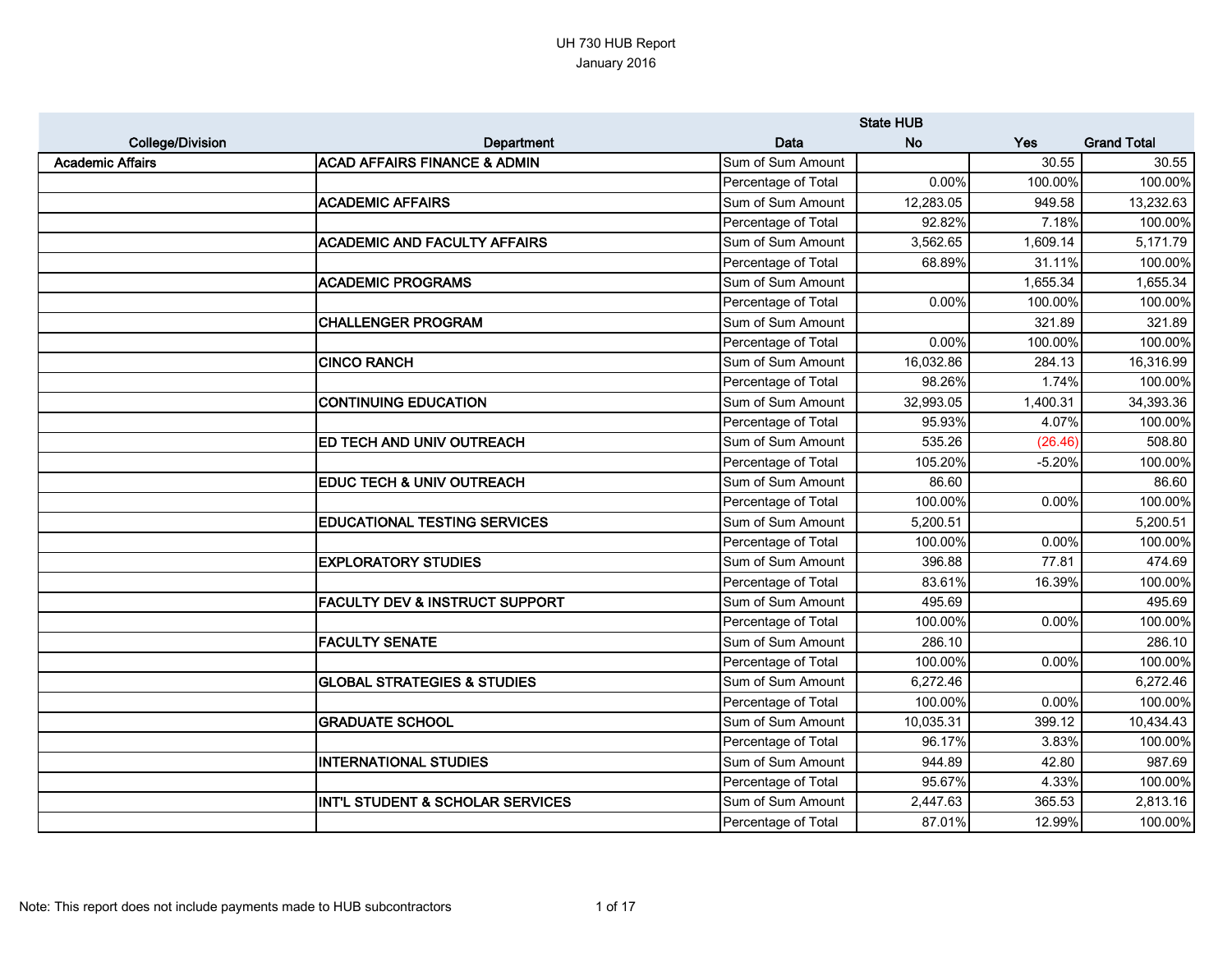|                                   |                                      |                     | <b>State HUB</b> |           |                    |
|-----------------------------------|--------------------------------------|---------------------|------------------|-----------|--------------------|
| <b>College/Division</b>           | Department                           | Data                | <b>No</b>        | Yes       | <b>Grand Total</b> |
| <b>Academic Affairs</b>           | <b>LEARNING SUPPORT SERVICES</b>     | Sum of Sum Amount   | 578.24           |           | 578.24             |
|                                   |                                      | Percentage of Total | 100.00%          | 0.00%     | 100.00%            |
|                                   | <b>MEASUREMENT AND EVALUATION</b>    | Sum of Sum Amount   | 163.92           |           | 163.92             |
|                                   |                                      | Percentage of Total | 100.00%          | 0.00%     | 100.00%            |
|                                   | <b>POLICY &amp; PLANNING</b>         | Sum of Sum Amount   | 1,823.36         | 15.93     | 1,839.29           |
|                                   |                                      | Percentage of Total | 99.13%           | 0.87%     | 100.00%            |
|                                   | <b>STEM CENTER</b>                   | Sum of Sum Amount   | 5,375.54         | 2,236.40  | 7,611.94           |
|                                   |                                      | Percentage of Total | 70.62%           | 29.38%    | 100.00%            |
|                                   | <b>STRATEGIC ENROLLMENT PLANNING</b> | Sum of Sum Amount   | 10,000.00        |           | 10,000.00          |
|                                   |                                      | Percentage of Total | 100.00%          | 0.00%     | 100.00%            |
|                                   | TRANSFER ADVISING PROGRAM            | Sum of Sum Amount   | 67.50            | 369.61    | 437.11             |
|                                   |                                      | Percentage of Total | 15.44%           | 84.56%    | 100.00%            |
|                                   | UH ENERGY                            | Sum of Sum Amount   | 1,702.20         | 1,117.91  | 2,820.11           |
|                                   |                                      | Percentage of Total | 60.36%           | 39.64%    | 100.00%            |
|                                   | UH OFF-CAMPUS SUPPORT                | Sum of Sum Amount   | 2,919.84         | 384.16    | 3,304.00           |
|                                   |                                      | Percentage of Total | 88.37%           | 11.63%    | 100.00%            |
|                                   | <b>UH SUGAR LAND</b>                 | Sum of Sum Amount   | 63,837.53        | 74,476.18 | 138,313.71         |
|                                   |                                      | Percentage of Total | 46.15%           | 53.85%    | 100.00%            |
|                                   | UNDERGRADUATE ACADEMIC AFFAIRS       | Sum of Sum Amount   | 227.58           |           | 227.58             |
|                                   |                                      | Percentage of Total | 100.00%          | 0.00%     | 100.00%            |
|                                   | UNDERGRADUATE STUDENT SUCCESS        | Sum of Sum Amount   | 496.08           |           | 496.08             |
|                                   |                                      | Percentage of Total | 100.00%          | 0.00%     | 100.00%            |
|                                   | UNDERGRADUATE STUDENT SUCCESS CTR    | Sum of Sum Amount   | 633.92           |           | 633.92             |
|                                   |                                      | Percentage of Total | 100.00%          | 0.00%     | 100.00%            |
|                                   | <b>WRITING CENTER</b>                | Sum of Sum Amount   | 896.45           | 204.74    | 1,101.19           |
|                                   |                                      | Percentage of Total | 81.41%           | 18.59%    | 100.00%            |
| <b>Administration and Finance</b> | <b>ADMINISTRATION &amp; FINANCE</b>  | Sum of Sum Amount   | 7,993.86         | 425.99    | 8,419.85           |
|                                   |                                      | Percentage of Total | 94.94%           | 5.06%     | 100.00%            |
|                                   | <b>AUXILIARY SERVICES OPERATIONS</b> | Sum of Sum Amount   | 11,043.97        |           | 11,043.97          |
|                                   |                                      | Percentage of Total | 100.00%          | 0.00%     | 100.00%            |
|                                   | <b>BUDGET</b>                        | Sum of Sum Amount   | 368.28           |           | 368.28             |
|                                   |                                      | Percentage of Total | 100.00%          | 0.00%     | 100.00%            |
|                                   | <b>BUSINESS SERVICES</b>             | Sum of Sum Amount   | 474.66           | 1,664.71  | 2,139.37           |
|                                   |                                      | Percentage of Total | 22.19%           | 77.81%    | 100.00%            |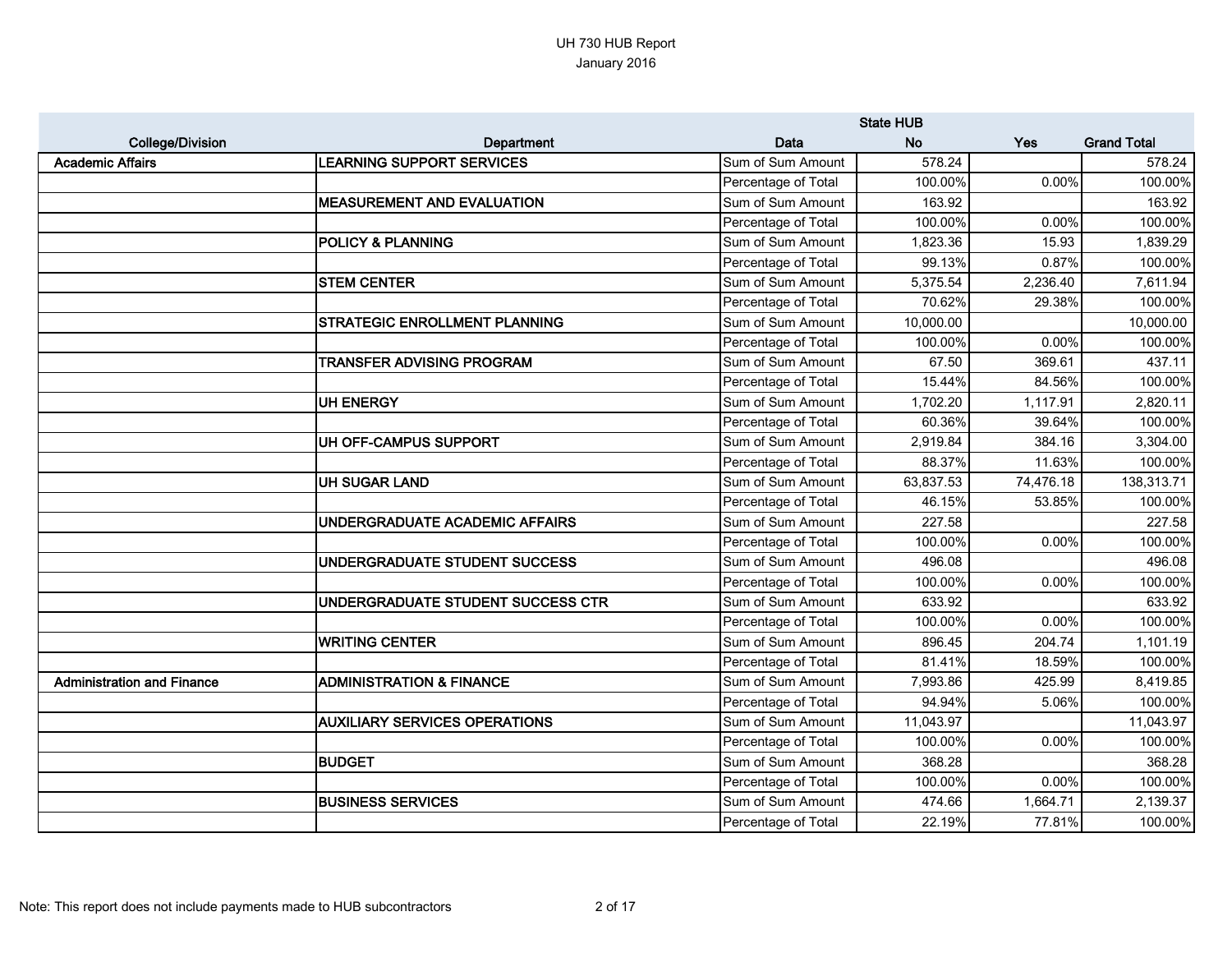|                                   |                                               |                     | <b>State HUB</b> |              |                    |
|-----------------------------------|-----------------------------------------------|---------------------|------------------|--------------|--------------------|
| <b>College/Division</b>           | Department                                    | Data                | <b>No</b>        | Yes          | <b>Grand Total</b> |
| <b>Administration and Finance</b> | <b>BUSINESS SERVICES SITE II</b>              | Sum of Sum Amount   | 5,109.63         | 5,930.85     | 11,040.48          |
|                                   |                                               | Percentage of Total | 46.28%           | 53.72%       | 100.00%            |
|                                   | <b>CENTRAL FACILITY SERVICES</b>              | Sum of Sum Amount   | 2,115.38         | 1,701.48     | 3,816.86           |
|                                   |                                               | Percentage of Total | 55.42%           | 44.58%       | 100.00%            |
|                                   | <b>COUGAR CARD</b>                            | Sum of Sum Amount   | 2,718.74         | 427.73       | 3,146.47           |
|                                   |                                               | Percentage of Total | 86.41%           | 13.59%       | 100.00%            |
|                                   | <b>EMERGENCY MANAGEMENT</b>                   | Sum of Sum Amount   | 4,282.36         |              | 4,282.36           |
|                                   |                                               | Percentage of Total | 100.00%          | 0.00%        | 100.00%            |
|                                   | <b>ENTERPRISE SYSTEMS</b>                     | Sum of Sum Amount   | 756,301.17       | 7,400.00     | 763,701.17         |
|                                   |                                               | Percentage of Total | 99.03%           | 0.97%        | 100.00%            |
|                                   | <b>ENV HEALTH &amp; LIFE SAFETY</b>           | Sum of Sum Amount   | 5,134.86         | 253.89       | 5,388.75           |
|                                   |                                               | Percentage of Total | 95.29%           | 4.71%        | 100.00%            |
|                                   | <b>FACILITIES MANAGEMENT</b>                  | Sum of Sum Amount   | 162,695.86       | 16,942.62    | 179,638.48         |
|                                   |                                               | Percentage of Total | 90.57%           | 9.43%        | 100.00%            |
|                                   | <b>FACILITIES OPERATION &amp; MAINT</b>       | Sum of Sum Amount   | 66,844.04        | 2,667.25     | 69,511.29          |
|                                   |                                               | Percentage of Total | 96.16%           | 3.84%        | 100.00%            |
|                                   | <b>FACILITIES PLANNING &amp; CONSTRUCTION</b> | Sum of Sum Amount   | 11,721,860.81    | 1,190,970.55 | 12,912,831.36      |
|                                   |                                               | Percentage of Total | 90.78%           | 9.22%        | 100.00%            |
|                                   | <b>FINANCE-A&amp;F</b>                        | Sum of Sum Amount   | 7,874.19         | 286.32       | 8,160.51           |
|                                   |                                               | Percentage of Total | 96.49%           | 3.51%        | 100.00%            |
|                                   | HIGH PERFORMANCE & COMPUTING & NETWK          | Sum of Sum Amount   | 618.50           |              | 618.50             |
|                                   |                                               | Percentage of Total | 100.00%          | 0.00%        | 100.00%            |
|                                   | <b>HOUSTON PUBLIC MEDIA</b>                   | Sum of Sum Amount   | 347,498.20       |              | 347,498.20         |
|                                   |                                               | Percentage of Total | 100.00%          | 0.00%        | 100.00%            |
|                                   | <b>HUMAN RESOURCES</b>                        | Sum of Sum Amount   | 11,887.80        | 874.01       | 12,761.81          |
|                                   |                                               | Percentage of Total | 93.15%           | 6.85%        | 100.00%            |
|                                   | <b>INST - BUSINESS SERVICES</b>               | Sum of Sum Amount   | 176,527.84       |              | 176,527.84         |
|                                   |                                               | Percentage of Total | 100.00%          | 0.00%        | 100.00%            |
|                                   | <b>KUHA RADIO</b>                             | Sum of Sum Amount   | 4,183.69         | 247.79       | 4,431.48           |
|                                   |                                               | Percentage of Total | 94.41%           | 5.59%        | 100.00%            |
|                                   | <b>KUHF RADIO</b>                             | Sum of Sum Amount   | 61,879.64        | 2,478.03     | 64,357.67          |
|                                   |                                               | Percentage of Total | 96.15%           | 3.85%        | 100.00%            |
|                                   | <b>MINOR AND PLANNED PROJECTS</b>             | Sum of Sum Amount   | 784,830.45       | 11,592.38    | 796,422.83         |
|                                   |                                               | Percentage of Total | 98.54%           | 1.46%        | 100.00%            |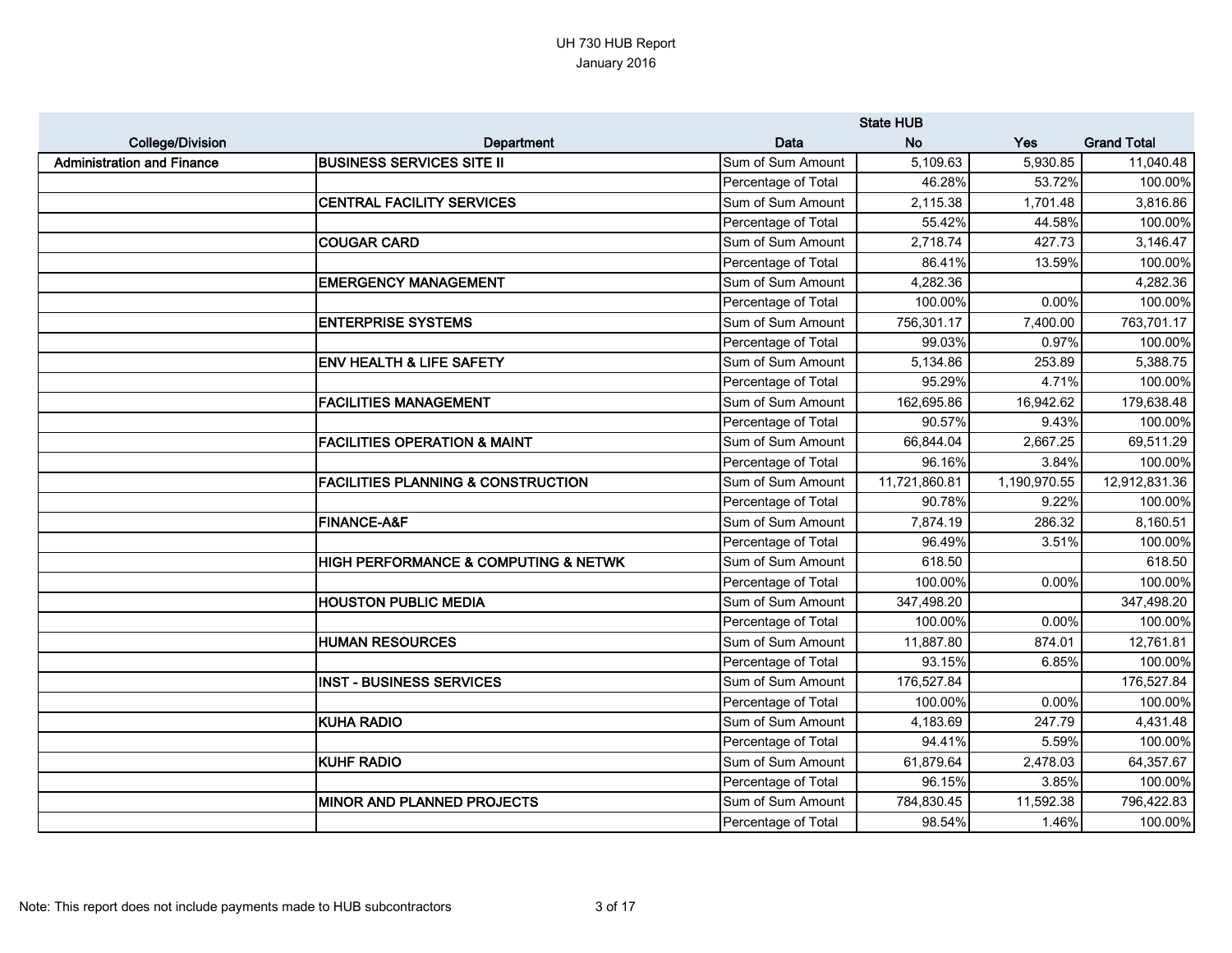|                                   |                                          |                     | <b>State HUB</b> |            |                    |
|-----------------------------------|------------------------------------------|---------------------|------------------|------------|--------------------|
| <b>College/Division</b>           | Department                               | Data                | <b>No</b>        | Yes        | <b>Grand Total</b> |
| <b>Administration and Finance</b> | <b>MINOR IN-HOUSE CONSTRUCTION</b>       | Sum of Sum Amount   | 43,640.65        | 15,628.00  | 59,268.65          |
|                                   |                                          | Percentage of Total | 73.63%           | 26.37%     | 100.00%            |
|                                   | PARKING & TRANSPORTATION OPERATIONS      | Sum of Sum Amount   | 205,124.39       | 1,290.97   | 206,415.36         |
|                                   |                                          | Percentage of Total | 99.37%           | 0.63%      | 100.00%            |
|                                   | PHY PLANT-AUTOMOTIVE                     | Sum of Sum Amount   | 19,524.43        | 4,579.65   | 24,104.08          |
|                                   |                                          | Percentage of Total | 81.00%           | 19.00%     | 100.00%            |
|                                   | PHY PLANT-GROUNDS MAINT                  | Sum of Sum Amount   | 28,481.81        |            | 28,481.81          |
|                                   |                                          | Percentage of Total | 100.00%          | 0.00%      | 100.00%            |
|                                   | PHY PLANT-SOLID WASTE                    | Sum of Sum Amount   | 41,705.21        |            | 41,705.21          |
|                                   |                                          | Percentage of Total | 100.00%          | 0.00%      | 100.00%            |
|                                   | <b>PHYSICAL PLANT</b>                    | Sum of Sum Amount   | 100,981.24       | 158,664.63 | 259,645.87         |
|                                   |                                          | Percentage of Total | 38.89%           | 61.11%     | 100.00%            |
|                                   | <b>POLICE</b>                            | Sum of Sum Amount   | 123,635.17       | 14,134.25  | 137,769.42         |
|                                   |                                          | Percentage of Total | 89.74%           | 10.26%     | 100.00%            |
|                                   | POSTAL SERVICES OPERATIONS               | Sum of Sum Amount   | 8,712.51         | 23,389.00  | 32,101.51          |
|                                   |                                          | Percentage of Total | 27.14%           | 72.86%     | 100.00%            |
|                                   | <b>PRINTING OPERATIONS</b>               | Sum of Sum Amount   | 10,379.89        | 50.00      | 10,429.89          |
|                                   |                                          | Percentage of Total | 99.52%           | 0.48%      | 100.00%            |
|                                   | <b>PUBLIC SAFETY SYSTEMS</b>             | Sum of Sum Amount   | 18,951.15        |            | 18,951.15          |
|                                   |                                          | Percentage of Total | 100.00%          | 0.00%      | 100.00%            |
|                                   | <b>PURCHASED UTILITIES</b>               | Sum of Sum Amount   | 862.74           |            | 862.74             |
|                                   |                                          | Percentage of Total | 100.00%          | 0.00%      | 100.00%            |
|                                   | <b>REAL ESTATE SERVICES</b>              | Sum of Sum Amount   |                  | 264.94     | 264.94             |
|                                   |                                          | Percentage of Total | 0.00%            | 100.00%    | 100.00%            |
|                                   | <b>SERVICE LEVEL AGREEMENT</b>           | Sum of Sum Amount   | 220,272.56       | 229,364.64 | 449,637.20         |
|                                   |                                          | Percentage of Total | 48.99%           | 51.01%     | 100.00%            |
|                                   | <b>STUDENT BUSINESS SERVICES</b>         | Sum of Sum Amount   | 19,730.43        | 18,499.98  | 38,230.41          |
|                                   |                                          | Percentage of Total | 51.61%           | 48.39%     | 100.00%            |
|                                   | <b>TECHNOLOGY SERVICES &amp; SUPPORT</b> | Sum of Sum Amount   | 742,436.10       | 174,380.31 | 916,816.41         |
|                                   |                                          | Percentage of Total | 80.98%           | 19.02%     | 100.00%            |
|                                   | TV PUBLIC BROADCASTING                   | Sum of Sum Amount   | 54,514.24        | 2,780.59   | 57,294.83          |
|                                   |                                          | Percentage of Total | 95.15%           | 4.85%      | 100.00%            |
|                                   | UH SPORTS & ENTERTAINMENT SVC            | Sum of Sum Amount   | 627,587.99       |            | 627,587.99         |
|                                   |                                          | Percentage of Total | 100.00%          | 0.00%      | 100.00%            |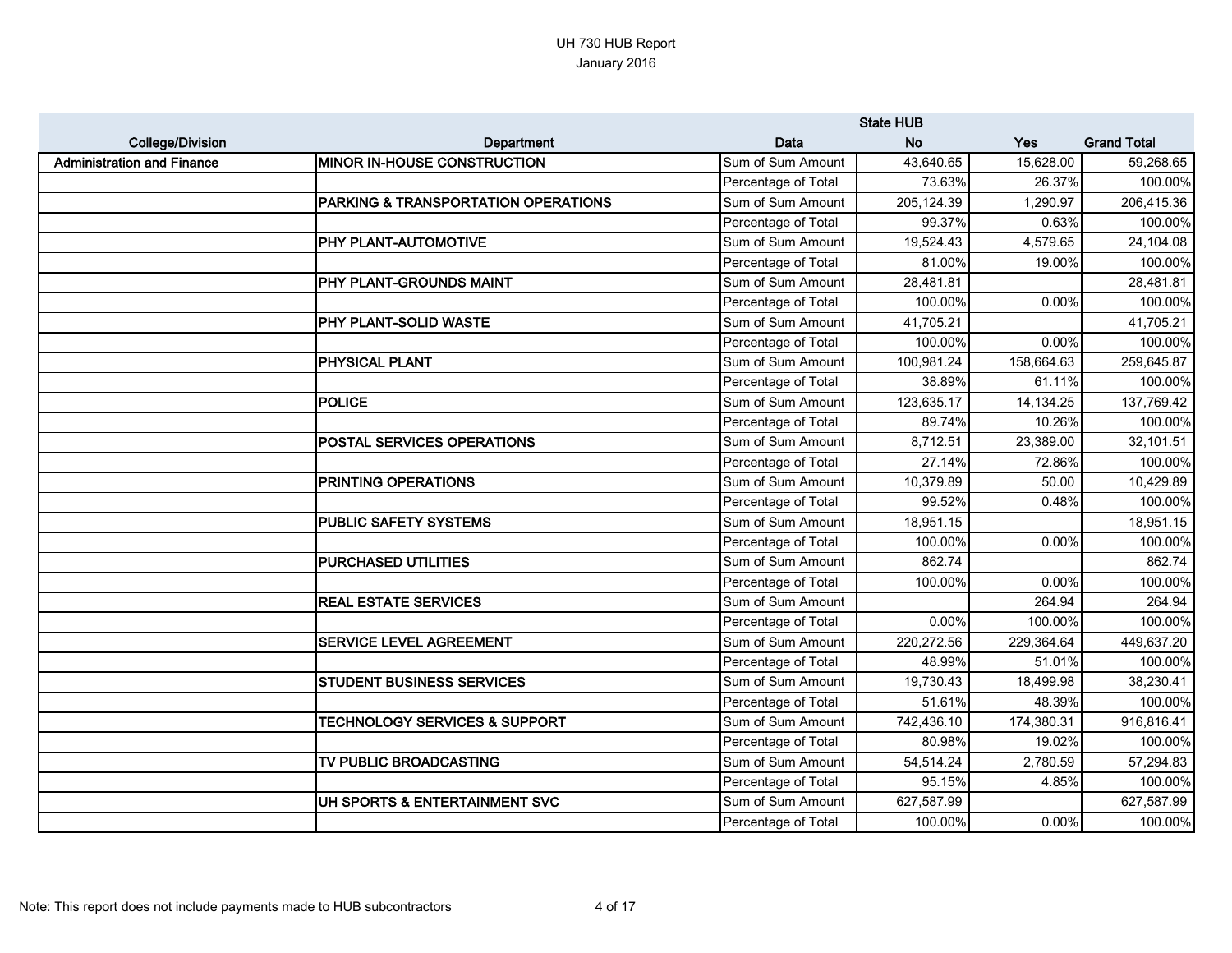|                                   |                                             |                     | <b>State HUB</b> |          |                    |
|-----------------------------------|---------------------------------------------|---------------------|------------------|----------|--------------------|
| <b>College/Division</b>           | Department                                  | Data                | <b>No</b>        | Yes      | <b>Grand Total</b> |
| <b>Administration and Finance</b> | UIT SECURITY                                | Sum of Sum Amount   | 4,777.50         |          | 4,777.50           |
|                                   |                                             | Percentage of Total | 100.00%          | 0.00%    | 100.00%            |
|                                   | UNIV INFORMATION TECH PROJECTS              | Sum of Sum Amount   | 5,966.09         |          | 5,966.09           |
|                                   |                                             | Percentage of Total | 100.00%          | 0.00%    | 100.00%            |
|                                   | UNIV PROPERTY SERVICES OPERATIONS           | Sum of Sum Amount   | 235,754.00       |          | 235,754.00         |
|                                   |                                             | Percentage of Total | 100.00%          | 0.00%    | 100.00%            |
|                                   | UNIVERSITY INFORMATION TECHNOLOGY           | Sum of Sum Amount   | 1,925.12         | 1,821.30 | 3,746.42           |
|                                   |                                             | Percentage of Total | 51.39%           | 48.61%   | 100.00%            |
| Architecture                      | <b>ARCHITECTURE</b>                         | Sum of Sum Amount   | 5,878.50         |          | 5,878.50           |
|                                   |                                             | Percentage of Total | 100.00%          | 0.00%    | 100.00%            |
|                                   | <b>DEAN, ARCHITECTURE</b>                   | Sum of Sum Amount   | 43,689.57        | 655.77   | 44,345.34          |
|                                   |                                             | Percentage of Total | 98.52%           | 1.48%    | 100.00%            |
| <b>Business Administration</b>    | <b>ACCOUNTANCY AND TAXATION</b>             | Sum of Sum Amount   | 2,600.08         | 459.00   | 3,059.08           |
|                                   |                                             | Percentage of Total | 85.00%           | 15.00%   | 100.00%            |
|                                   | <b>ACCOUNTING CERTIFICATE PROGRAM</b>       | Sum of Sum Amount   | 858.76           | 1,149.47 | 2,008.23           |
|                                   |                                             | Percentage of Total | 42.76%           | 57.24%   | 100.00%            |
|                                   | <b>BAUER CAREER SERVICES CTR</b>            | Sum of Sum Amount   | 677.07           | 209.98   | 887.05             |
|                                   |                                             | Percentage of Total | 76.33%           | 23.67%   | 100.00%            |
|                                   | <b>BAUER COMMUNICATIONS</b>                 | Sum of Sum Amount   | 11,392.38        | 3,562.59 | 14,954.97          |
|                                   |                                             | Percentage of Total | 76.18%           | 23.82%   | 100.00%            |
|                                   | <b>BAUER DIVISION OF TECHNOLOGY</b>         | Sum of Sum Amount   | 50,054.48        | 351.28   | 50,405.76          |
|                                   |                                             | Percentage of Total | 99.30%           | 0.70%    | 100.00%            |
|                                   | <b>BAUER EXTERNAL RELATIONS DEPT</b>        | Sum of Sum Amount   |                  | 53.63    | 53.63              |
|                                   |                                             | Percentage of Total | 0.00%            | 100.00%  | 100.00%            |
|                                   | <b>BAUER GRADUATE PROFESSIONAL PROGRAMS</b> | Sum of Sum Amount   | 6,263.02         | 834.47   | 7,097.49           |
|                                   |                                             | Percentage of Total | 88.24%           | 11.76%   | 100.00%            |
|                                   | <b>CTR FOR EXECUTIVE DEVELOPMENT</b>        | Sum of Sum Amount   | 819.87           |          | 819.87             |
|                                   |                                             | Percentage of Total | 100.00%          | 0.00%    | 100.00%            |
|                                   | <b>DEAN'S OFFICE, BAUER COLLEGE</b>         | Sum of Sum Amount   | 45,483.32        | 3,973.56 | 49,456.88          |
|                                   |                                             | Percentage of Total | 91.97%           | 8.03%    | 100.00%            |
|                                   | <b>DECISION AND INFORMATION SCIEN</b>       | Sum of Sum Amount   | 3,739.00         | 756.12   | 4,495.12           |
|                                   |                                             | Percentage of Total | 83.18%           | 16.82%   | 100.00%            |
|                                   | <b>EXECUTIVE DEGREE PROGRAMS</b>            | Sum of Sum Amount   | 62,293.25        | 1,370.57 | 63,663.82          |
|                                   |                                             | Percentage of Total | 97.85%           | 2.15%    | 100.00%            |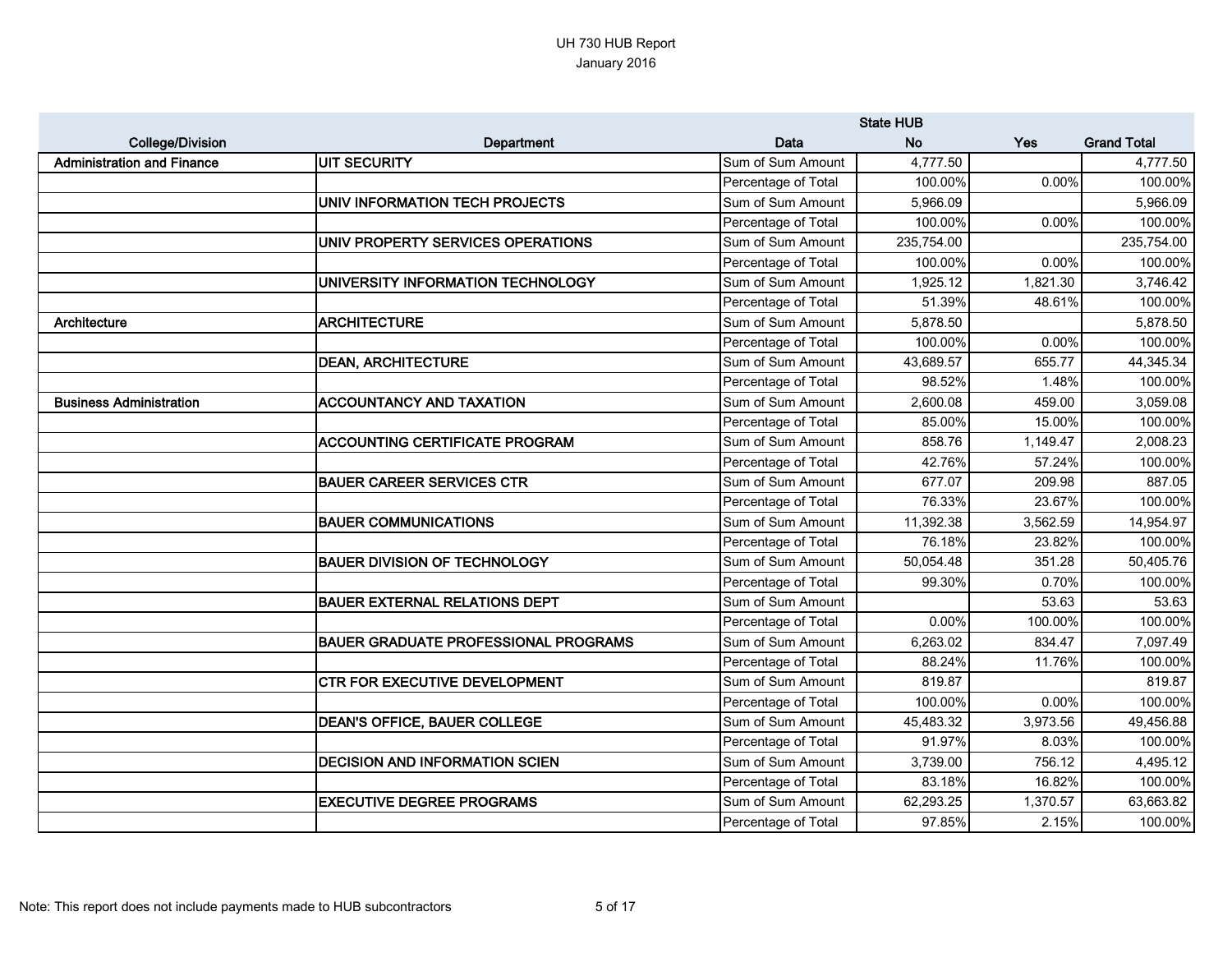|                                |                                       |                     | <b>State HUB</b> |            |                    |
|--------------------------------|---------------------------------------|---------------------|------------------|------------|--------------------|
| <b>College/Division</b>        | <b>Department</b>                     | Data                | <b>No</b>        | <b>Yes</b> | <b>Grand Total</b> |
| <b>Business Administration</b> | <b>FINANCE-BAUER COLLEGE</b>          | Sum of Sum Amount   | 2,407.94         | 939.24     | 3,347.18           |
|                                |                                       | Percentage of Total | 71.94%           | 28.06%     | 100.00%            |
|                                | <b>MANAGEMENT-BAUER COLLEGE</b>       | Sum of Sum Amount   | 3,682.77         | 501.40     | 4,184.17           |
|                                |                                       | Percentage of Total | 88.02%           | 11.98%     | 100.00%            |
|                                | <b>MARKETING-BAUER COLLEGE</b>        | Sum of Sum Amount   | 6,804.28         | 308.94     | 7,113.22           |
|                                |                                       | Percentage of Total | 95.66%           | 4.34%      | 100.00%            |
|                                | <b>SALES EXCELLENCE INSTITUTE</b>     | Sum of Sum Amount   | 12,001.97        | 1,291.09   | 13,293.06          |
|                                |                                       | Percentage of Total | 90.29%           | 9.71%      | 100.00%            |
|                                | <b>SMALL BUSINESS DEV CENTER</b>      | Sum of Sum Amount   | 37,962.63        | 522.04     | 38,484.67          |
|                                |                                       | Percentage of Total | 98.64%           | 1.36%      | 100.00%            |
|                                | UNDERGRAD BUSINESS PROG               | Sum of Sum Amount   | 1,382.69         | 4,105.34   | 5,488.03           |
|                                |                                       | Percentage of Total | 25.19%           | 74.81%     | 100.00%            |
|                                | <b>WOLFF CTR FOR ENTREPRENEURSHIP</b> | Sum of Sum Amount   | (29.34)          | 668.98     | 639.64             |
|                                |                                       | Percentage of Total | $-4.59%$         | 104.59%    | 100.00%            |
| <b>Chancellor/President</b>    | <b>BASEBALL</b>                       | Sum of Sum Amount   | 7,084.95         | 112.38     | 7,197.33           |
|                                |                                       | Percentage of Total | 98.44%           | 1.56%      | 100.00%            |
|                                | COMMUNITY RELATIONS & INST ACCESS     | Sum of Sum Amount   | 333.00           | 156.74     | 489.74             |
|                                |                                       | Percentage of Total | 68.00%           | 32.00%     | 100.00%            |
|                                | <b>FOOTBALL</b>                       | Sum of Sum Amount   | 114,024.09       | 2,267.66   | 116,291.75         |
|                                |                                       | Percentage of Total | 98.05%           | 1.95%      | 100.00%            |
|                                | <b>INTERCOLLEGIATE ATHLETICS</b>      | Sum of Sum Amount   | 216,385.61       | 9,773.94   | 226,159.55         |
|                                |                                       | Percentage of Total | 95.68%           | 4.32%      | 100.00%            |
|                                | <b>MEN'S BASKETBALL</b>               | Sum of Sum Amount   | 14,630.46        | 1,162.34   | 15,792.80          |
|                                |                                       | Percentage of Total | 92.64%           | 7.36%      | 100.00%            |
|                                | <b>MEN'S GOLF</b>                     | Sum of Sum Amount   | 289.69           |            | 289.69             |
|                                |                                       | Percentage of Total | 100.00%          | 0.00%      | 100.00%            |
|                                | <b>MEN'S TRACK AND FIELD</b>          | Sum of Sum Amount   | 787.25           |            | 787.25             |
|                                |                                       | Percentage of Total | 100.00%          | 0.00%      | 100.00%            |
|                                | <b>OFFICE EQUAL OPPORTUNITY SRVS</b>  | Sum of Sum Amount   | 436.91           | 88.38      | 525.29             |
|                                |                                       | Percentage of Total | 83.18%           | 16.82%     | 100.00%            |
|                                | <b>OFFICE OF SPECIAL EVENTS</b>       | Sum of Sum Amount   | 67,019.53        | 8,637.00   | 75,656.53          |
|                                |                                       | Percentage of Total | 88.58%           | 11.42%     | 100.00%            |
|                                | <b>PRESIDENT</b>                      | Sum of Sum Amount   | 3,675.31         | 1,085.69   | 4,761.00           |
|                                |                                       | Percentage of Total | 77.20%           | 22.80%     | 100.00%            |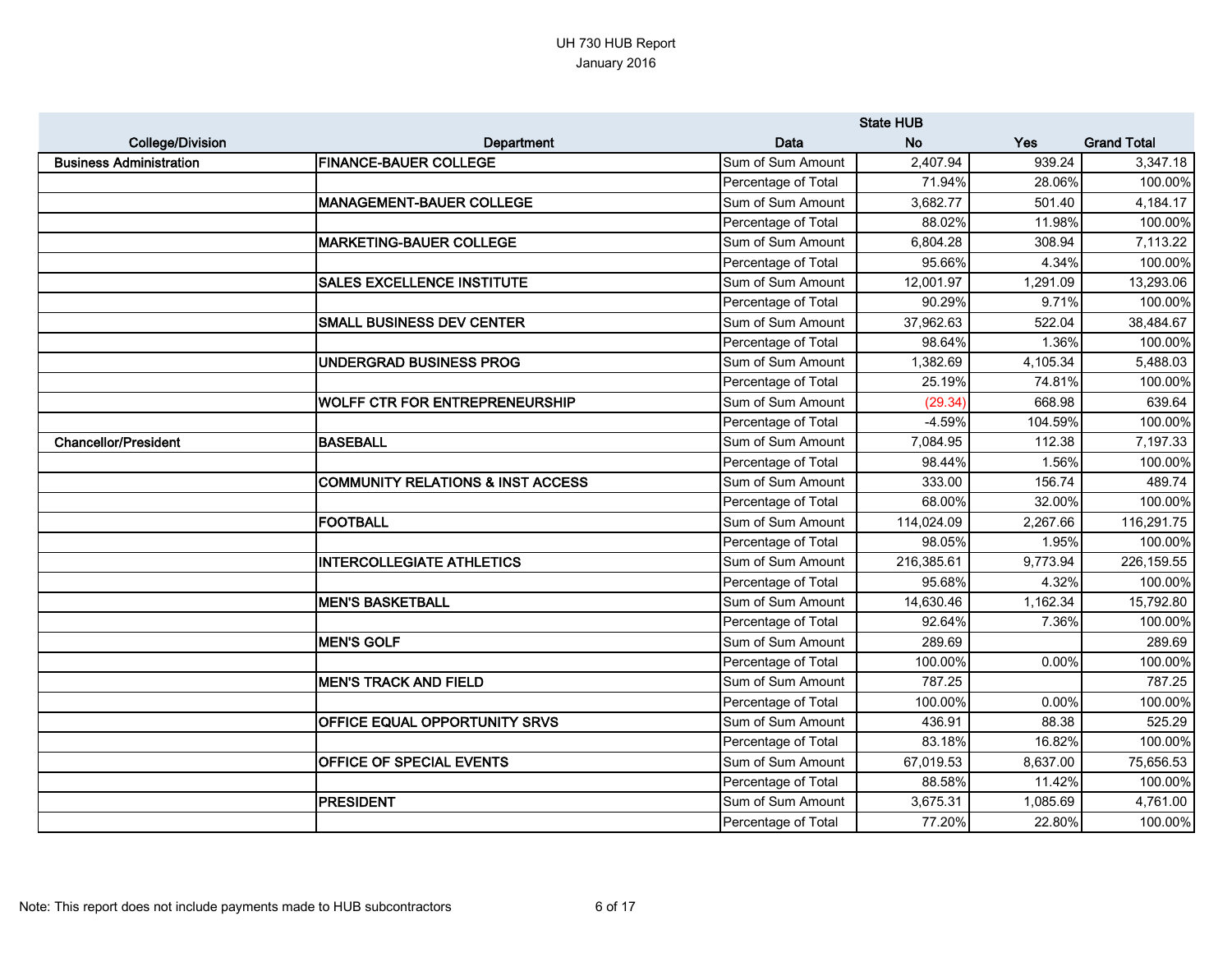|                             |                                             |                     | <b>State HUB</b> |            |                    |
|-----------------------------|---------------------------------------------|---------------------|------------------|------------|--------------------|
| <b>College/Division</b>     | Department                                  | Data                | <b>No</b>        | <b>Yes</b> | <b>Grand Total</b> |
| <b>Chancellor/President</b> | <b>STAFF COUNCIL</b>                        | Sum of Sum Amount   | 1,172.58         | 11.26      | 1,183.84           |
|                             |                                             | Percentage of Total | 99.05%           | 0.95%      | 100.00%            |
|                             | <b>WOMEN'S BASKETBALL</b>                   | Sum of Sum Amount   | 4,787.85         |            | 4,787.85           |
|                             |                                             | Percentage of Total | 100.00%          | 0.00%      | 100.00%            |
|                             | <b>WOMEN'S GOLF</b>                         | Sum of Sum Amount   | 46.05            |            | 46.05              |
|                             |                                             | Percentage of Total | 100.00%          | 0.00%      | 100.00%            |
|                             | <b>WOMEN'S SOFTBALL</b>                     | Sum of Sum Amount   | 9,557.99         |            | 9,557.99           |
|                             |                                             | Percentage of Total | 100.00%          | 0.00%      | 100.00%            |
|                             | <b>WOMEN'S SWIMMING &amp; DIVING</b>        | Sum of Sum Amount   | 201.00           |            | 201.00             |
|                             |                                             | Percentage of Total | 100.00%          | 0.00%      | 100.00%            |
|                             | <b>WOMEN'S TENNIS</b>                       | Sum of Sum Amount   | 28.81            |            | 28.81              |
|                             |                                             | Percentage of Total | 100.00%          | 0.00%      | 100.00%            |
|                             | <b>WOMEN'S VOLLEYBALL</b>                   | Sum of Sum Amount   | 890.00           |            | 890.00             |
|                             |                                             | Percentage of Total | 100.00%          | 0.00%      | 100.00%            |
| <b>Education</b>            | <b>ASIAN AMERICAN STUDIES</b>               | Sum of Sum Amount   | 4,585.76         |            | 4,585.76           |
|                             |                                             | Percentage of Total | 100.00%          | 0.00%      | 100.00%            |
|                             | CENTER FOR INFO TECH IN EDUCATION           | Sum of Sum Amount   | 8,304.57         |            | 8,304.57           |
|                             |                                             | Percentage of Total | 100.00%          | 0.00%      | 100.00%            |
|                             | <b>CHARTER SCHOOL</b>                       | Sum of Sum Amount   | 42,253.84        | 338.24     | 42,592.08          |
|                             |                                             | Percentage of Total | 99.21%           | 0.79%      | 100.00%            |
|                             | <b>CONSISTENCY MGMT &amp; COOP DISCIP</b>   | Sum of Sum Amount   | 2,098.46         |            | 2,098.46           |
|                             |                                             | Percentage of Total | 100.00%          | 0.00%      | 100.00%            |
|                             | <b>CURRICULUM AND INSTRUCTION</b>           | Sum of Sum Amount   | 18,013.24        | 3,160.46   | 21,173.70          |
|                             |                                             | Percentage of Total | 85.07%           | 14.93%     | 100.00%            |
|                             | <b>DEAN, EDUCATION</b>                      | Sum of Sum Amount   | 17,819.30        | 1,939.93   | 19,759.23          |
|                             |                                             | Percentage of Total | 90.18%           | 9.82%      | 100.00%            |
|                             | <b>ED LEADERSHIP &amp; POLICY STUDIES</b>   | Sum of Sum Amount   | 1,320.99         | 266.29     | 1,587.28           |
|                             |                                             | Percentage of Total | 83.22%           | 16.78%     | 100.00%            |
|                             | <b>PSYCH, HEALTH &amp; LEARNING SCIENCE</b> | Sum of Sum Amount   | 12,887.65        | 282.41     | 13,170.06          |
|                             |                                             | Percentage of Total | 97.86%           | 2.14%      | 100.00%            |
| Engineering                 | <b>BIOMEDICAL ENGINEERING</b>               | Sum of Sum Amount   | 52,059.80        | 501.12     | 52,560.92          |
|                             |                                             | Percentage of Total | 99.05%           | 0.95%      | 100.00%            |
|                             | <b>CHEMICAL ENGINEERING</b>                 | Sum of Sum Amount   | 70,209.32        | 6,299.40   | 76,508.72          |
|                             |                                             | Percentage of Total | 91.77%           | 8.23%      | 100.00%            |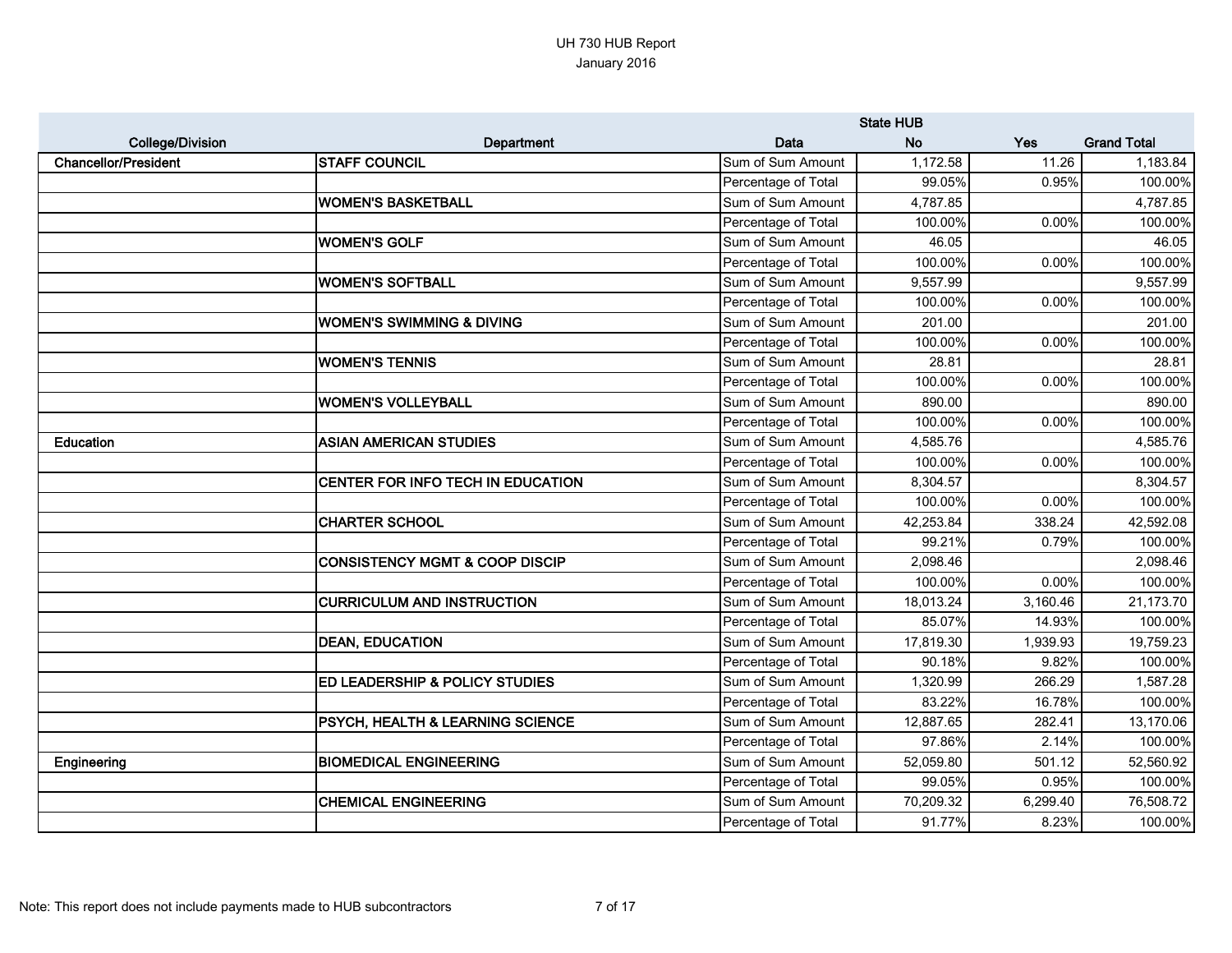|                                        |                                         |                     | <b>State HUB</b> |           |                    |
|----------------------------------------|-----------------------------------------|---------------------|------------------|-----------|--------------------|
| <b>College/Division</b>                | Department                              | Data                | <b>No</b>        | Yes       | <b>Grand Total</b> |
| Engineering                            | <b>CIVIL ENGINEERING</b>                | Sum of Sum Amount   | 186,076.10       | 7,515.49  | 193,591.59         |
|                                        |                                         | Percentage of Total | 96.12%           | 3.88%     | 100.00%            |
|                                        | <b>COMPOSITE ENGR APPLICATIONS CT</b>   | Sum of Sum Amount   | 452.09           | 50.00     | 502.09             |
|                                        |                                         | Percentage of Total | 90.04%           | 9.96%     | 100.00%            |
|                                        | <b>DEAN, ENGINEERING</b>                | Sum of Sum Amount   | 23,221.26        | 1,960.45  | 25,181.71          |
|                                        |                                         | Percentage of Total | 92.21%           | 7.79%     | 100.00%            |
|                                        | <b>ELECTRICAL ENGINEERING</b>           | Sum of Sum Amount   | 55,158.06        | 7,440.74  | 62,598.80          |
|                                        |                                         | Percentage of Total | 88.11%           | 11.89%    | 100.00%            |
|                                        | <b>ENGINEERING SERVICES</b>             | Sum of Sum Amount   | 2,548.47         |           | 2,548.47           |
|                                        |                                         | Percentage of Total | 100.00%          | 0.00%     | 100.00%            |
|                                        | <b>INDUSTRIAL ENGINEERING</b>           | Sum of Sum Amount   | 1,213.37         | 876.76    | 2,090.13           |
|                                        |                                         | Percentage of Total | 58.05%           | 41.95%    | 100.00%            |
|                                        | <b>INTEGRATED BIO &amp; NANO SYSTEM</b> | Sum of Sum Amount   | 6,808.19         | 19.37     | 6,827.56           |
|                                        |                                         | Percentage of Total | 99.72%           | 0.28%     | 100.00%            |
|                                        | <b>MECHANICAL ENGINEERING</b>           | Sum of Sum Amount   | 55,692.43        | 10,734.41 | 66,426.84          |
|                                        |                                         | Percentage of Total | 83.84%           | 16.16%    | 100.00%            |
|                                        | NATL CTR FOR AIRBORNE LASER MAPPING     | Sum of Sum Amount   | 11,005.48        |           | 11,005.48          |
|                                        |                                         | Percentage of Total | 100.00%          | 0.00%     | 100.00%            |
|                                        | PETROLEUM ENGINEERING                   | Sum of Sum Amount   | 6,995.24         | 2,222.10  | 9,217.34           |
|                                        |                                         | Percentage of Total | 75.89%           | 24.11%    | 100.00%            |
|                                        | SEVERE STORM PRED, EDU EVAC DIS         | Sum of Sum Amount   | 50.38            |           | 50.38              |
|                                        |                                         | Percentage of Total | 100.00%          | 0.00%     | 100.00%            |
| <b>Graduate College of Social Work</b> | <b>ADMISSIONS-GCSW</b>                  | Sum of Sum Amount   | 3,347.57         | 137.99    | 3,485.56           |
|                                        |                                         | Percentage of Total | 96.04%           | 3.96%     | 100.00%            |
|                                        | ALUMNI, CAREER & DEVELOPMENT            | Sum of Sum Amount   |                  | 75.83     | 75.83              |
|                                        |                                         | Percentage of Total | 0.00%            | 100.00%   | 100.00%            |
|                                        | <b>AMERICAN HUMANICS</b>                | Sum of Sum Amount   | 1,187.79         | 217.28    | 1,405.07           |
|                                        |                                         | Percentage of Total | 84.54%           | 15.46%    | 100.00%            |
|                                        | <b>CHILD &amp; FAMILY CENTER</b>        | Sum of Sum Amount   | 1,204.94         | 1,516.40  | 2,721.34           |
|                                        |                                         | Percentage of Total | 44.28%           | 55.72%    | 100.00%            |
|                                        | CTR DRUG & SOCIAL POLICY RESRC          | Sum of Sum Amount   | 737.29           |           | 737.29             |
|                                        |                                         | Percentage of Total | 100.00%          | 0.00%     | 100.00%            |
|                                        | <b>CTR FOR HEALTH EQUITY &amp; EVAL</b> | Sum of Sum Amount   | 33.94            |           | 33.94              |
|                                        |                                         | Percentage of Total | 100.00%          | 0.00%     | 100.00%            |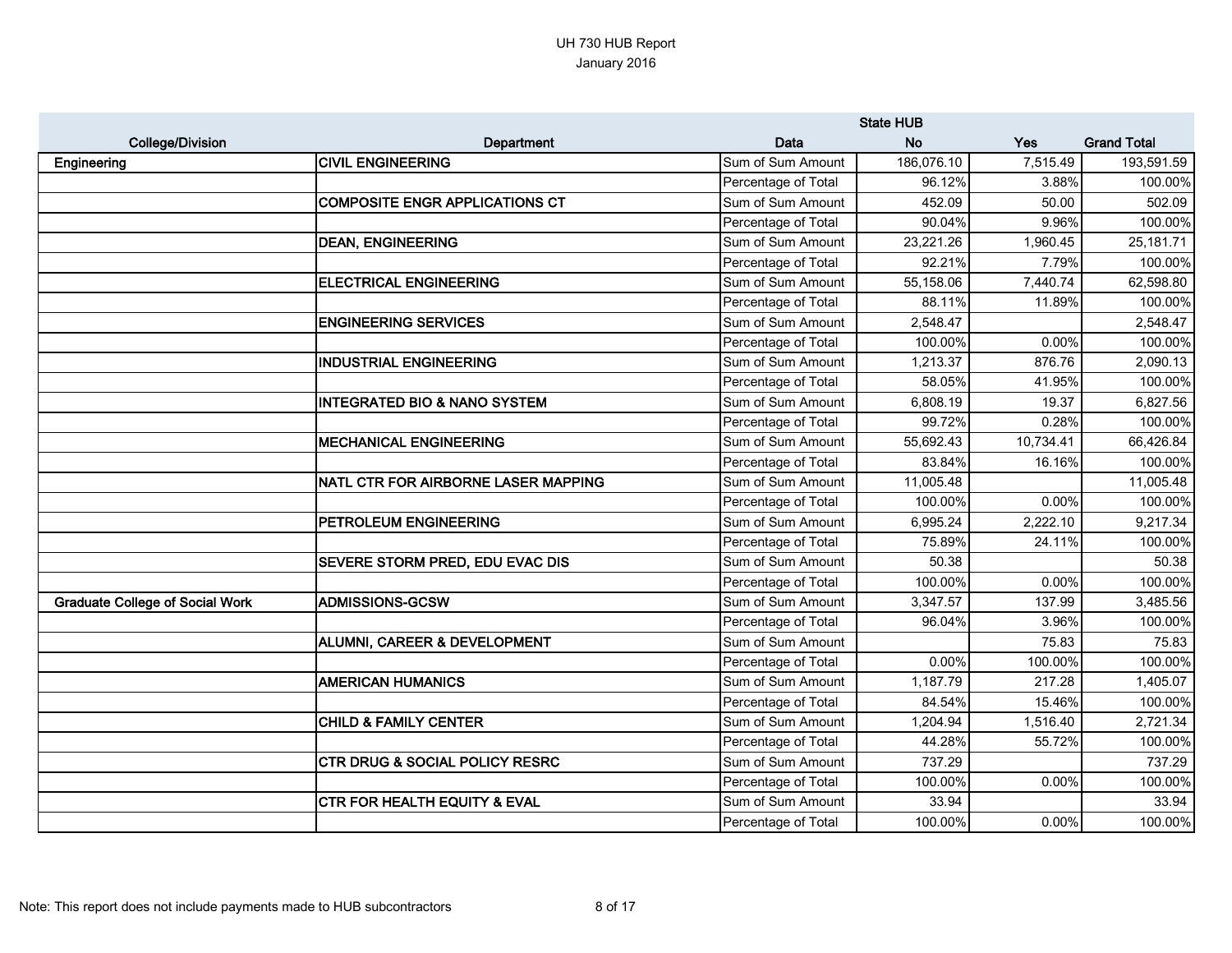|                                        |                                        |                     | <b>State HUB</b> |          |                    |
|----------------------------------------|----------------------------------------|---------------------|------------------|----------|--------------------|
| <b>College/Division</b>                | Department                             | Data                | <b>No</b>        | Yes      | <b>Grand Total</b> |
| <b>Graduate College of Social Work</b> | <b>DEAN, SOCIAL WORK</b>               | Sum of Sum Amount   | 2,300.00         | 340.54   | 2,640.54           |
|                                        |                                        | Percentage of Total | 87.10%           | 12.90%   | 100.00%            |
|                                        | <b>DEVELOPMENT-GCSW</b>                | Sum of Sum Amount   | 150.00           |          | 150.00             |
|                                        |                                        | Percentage of Total | 100.00%          | 0.00%    | 100.00%            |
|                                        | <b>FIELD OFFICE</b>                    | Sum of Sum Amount   | 2,100.00         |          | 2,100.00           |
|                                        |                                        | Percentage of Total | 100.00%          | 0.00%    | 100.00%            |
|                                        | <b>GCSW INFORMATION TECHNOLOGY</b>     | Sum of Sum Amount   | 1,408.91         | 193.80   | 1,602.71           |
|                                        |                                        | Percentage of Total | 87.91%           | 12.09%   | 100.00%            |
| <b>Honors College</b>                  | <b>DEAN, HONORS COLLEGE</b>            | Sum of Sum Amount   | 18,570.37        | 2,306.11 | 20,876.48          |
|                                        |                                        | Percentage of Total | 88.95%           | 11.05%   | 100.00%            |
|                                        | <b>FORENSICS PROGRAM</b>               | Sum of Sum Amount   |                  | 391.73   | 391.73             |
|                                        |                                        | Percentage of Total | 0.00%            | 100.00%  | 100.00%            |
| <b>Hotel and Restaurant Management</b> | DEAN, HOTEL & RESTAURANT MANAG         | Sum of Sum Amount   | 4,760.91         | 1,386.07 | 6,146.98           |
|                                        |                                        | Percentage of Total | 77.45%           | 22.55%   | 100.00%            |
|                                        | <b>HOTEL AND RESTAURANT MANAGEMENT</b> | Sum of Sum Amount   | 280,483.10       | 2,835.55 | 283,318.65         |
|                                        |                                        | Percentage of Total | 99.00%           | 1.00%    | 100.00%            |
| <b>Law Center</b>                      | <b>BLAKELEY INSTITUTE</b>              | Sum of Sum Amount   | 29.94            |          | 29.94              |
|                                        |                                        | Percentage of Total | 100.00%          | 0.00%    | 100.00%            |
|                                        | <b>BUSINESS SERVICES, LAW</b>          | Sum of Sum Amount   | 5,801.34         | 3,947.88 | 9,749.22           |
|                                        |                                        | Percentage of Total | 59.51%           | 40.49%   | 100.00%            |
|                                        | <b>CAREER SERVICES, LAW</b>            | Sum of Sum Amount   | 2,342.96         | 478.12   | 2,821.08           |
|                                        |                                        | Percentage of Total | 83.05%           | 16.95%   | 100.00%            |
|                                        | <b>CENTER PROGRAMS, LAW</b>            | Sum of Sum Amount   | 3,498.35         |          | 3,498.35           |
|                                        |                                        | Percentage of Total | 100.00%          | 0.00%    | 100.00%            |
|                                        | <b>CHILDREN, LAW &amp; POLICY</b>      | Sum of Sum Amount   | 466.81           |          | 466.81             |
|                                        |                                        | Percentage of Total | 100.00%          | 0.00%    | 100.00%            |
|                                        | <b>DEAN, LAW</b>                       | Sum of Sum Amount   | 10.10            | 1,126.29 | 1,136.39           |
|                                        |                                        | Percentage of Total | 0.89%            | 99.11%   | 100.00%            |
|                                        | <b>EXTERNAL AFFAIRS, LAW</b>           | Sum of Sum Amount   |                  | 323.12   | 323.12             |
|                                        |                                        | Percentage of Total | 0.00%            | 100.00%  | 100.00%            |
|                                        | <b>FACILITIES, LAW</b>                 | Sum of Sum Amount   |                  | (41.22)  | (41.22)            |
|                                        |                                        | Percentage of Total | 0.00%            | 100.00%  | 100.00%            |
|                                        | <b>FACULTY SUPPORT LAW</b>             | Sum of Sum Amount   | 6,286.20         | 1,176.23 | 7,462.43           |
|                                        |                                        | Percentage of Total | 84.24%           | 15.76%   | 100.00%            |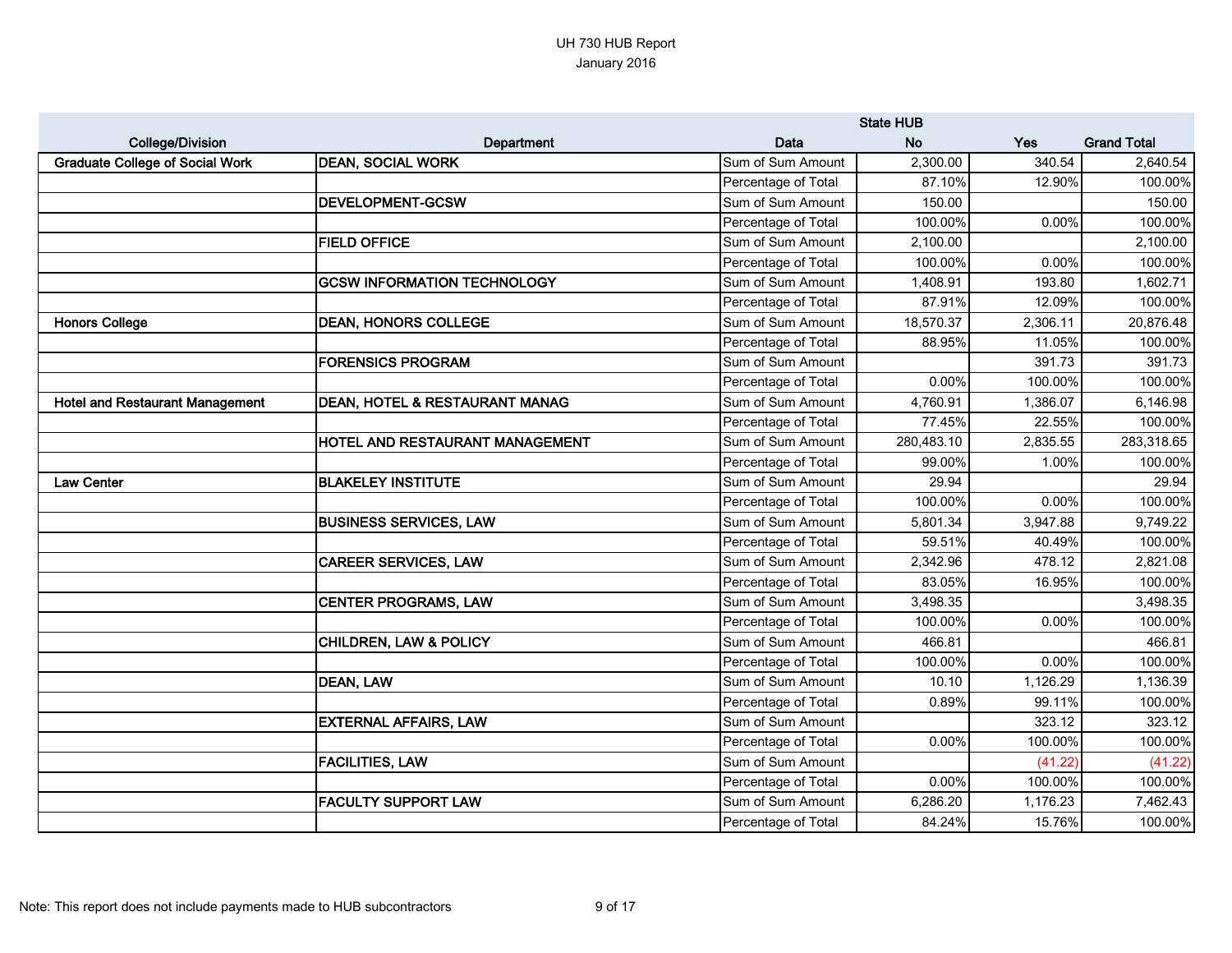|                                         |                                          |                     | <b>State HUB</b> |           |                    |
|-----------------------------------------|------------------------------------------|---------------------|------------------|-----------|--------------------|
| <b>College/Division</b>                 | <b>Department</b>                        | Data                | <b>No</b>        | Yes       | <b>Grand Total</b> |
| <b>Law Center</b>                       | <b>HEALTH LAW &amp; POLICY INSTITUTE</b> | Sum of Sum Amount   | 870.53           | 126.37    | 996.90             |
|                                         |                                          | Percentage of Total | 87.32%           | 12.68%    | 100.00%            |
|                                         | INST OF HIGHER EDU & GOVERNANCE LAW      | Sum of Sum Amount   | 72.90            | 124.86    | 197.76             |
|                                         |                                          | Percentage of Total | 36.86%           | 63.14%    | 100.00%            |
|                                         | LAW                                      | Sum of Sum Amount   |                  | 120.99    | 120.99             |
|                                         |                                          | Percentage of Total | 0.00%            | 100.00%   | 100.00%            |
|                                         | <b>LAW FOUNDATION</b>                    | Sum of Sum Amount   | 199.95           | 276.70    | 476.65             |
|                                         |                                          | Percentage of Total | 41.95%           | 58.05%    | 100.00%            |
|                                         | <b>LAW INFORMATION TECHNOLOGY</b>        | Sum of Sum Amount   | 8,381.29         | 1,225.21  | 9,606.50           |
|                                         |                                          | Percentage of Total | 87.25%           | 12.75%    | 100.00%            |
|                                         | <b>LAW LIBRARY</b>                       | Sum of Sum Amount   | 5,582.62         | 1,005.74  | 6,588.36           |
|                                         |                                          | Percentage of Total | 84.73%           | 15.27%    | 100.00%            |
|                                         | <b>LEGAL AID CLINIC, LAW</b>             | Sum of Sum Amount   | 654.91           | 425.32    | 1,080.23           |
|                                         |                                          | Percentage of Total | 60.63%           | 39.37%    | 100.00%            |
|                                         | PUBLIC RELS & MARKETING, LAW             | Sum of Sum Amount   | 11,489.48        | 276.61    | 11,766.09          |
|                                         |                                          | Percentage of Total | 97.65%           | 2.35%     | 100.00%            |
|                                         | <b>STUDENT SERVICES, LAW</b>             | Sum of Sum Amount   | 2,370.11         | 726.12    | 3,096.23           |
|                                         |                                          | Percentage of Total | 76.55%           | 23.45%    | 100.00%            |
| <b>Liberal Arts and Social Sciences</b> | <b>AEROSPACE STUDIES</b>                 | Sum of Sum Amount   | 638.95           | (75.80)   | 563.15             |
|                                         |                                          | Percentage of Total | 113.46%          | $-13.46%$ | 100.00%            |
|                                         | <b>AFRICAN-AMERICAN STUDIES</b>          | Sum of Sum Amount   | 1,370.18         | 774.17    | 2,144.35           |
|                                         |                                          | Percentage of Total | 63.90%           | 36.10%    | 100.00%            |
|                                         | <b>ART</b>                               | Sum of Sum Amount   | 22,108.11        | 1,859.73  | 23,967.84          |
|                                         |                                          | Percentage of Total | 92.24%           | 7.76%     | 100.00%            |
|                                         | <b>ARTE PUBLICO</b>                      | Sum of Sum Amount   | 14,471.62        | 455.92    | 14,927.54          |
|                                         |                                          | Percentage of Total | 96.95%           | 3.05%     | 100.00%            |
|                                         | <b>BAND</b>                              | Sum of Sum Amount   | 3,285.69         |           | 3,285.69           |
|                                         |                                          | Percentage of Total | 100.00%          | 0.00%     | 100.00%            |
|                                         | <b>BLAFFER GALLERY</b>                   | Sum of Sum Amount   | 34,330.13        | 545.21    | 34,875.34          |
|                                         |                                          | Percentage of Total | 98.44%           | 1.56%     | 100.00%            |
|                                         | <b>CENTER FOR PUBLIC HISTORY</b>         | Sum of Sum Amount   | 2,676.97         |           | 2,676.97           |
|                                         |                                          | Percentage of Total | 100.00%          | 0.00%     | 100.00%            |
|                                         | <b>COMMUNICATION</b>                     | Sum of Sum Amount   | 1,732.09         | 1,083.66  | 2,815.75           |
|                                         |                                          | Percentage of Total | 61.51%           | 38.49%    | 100.00%            |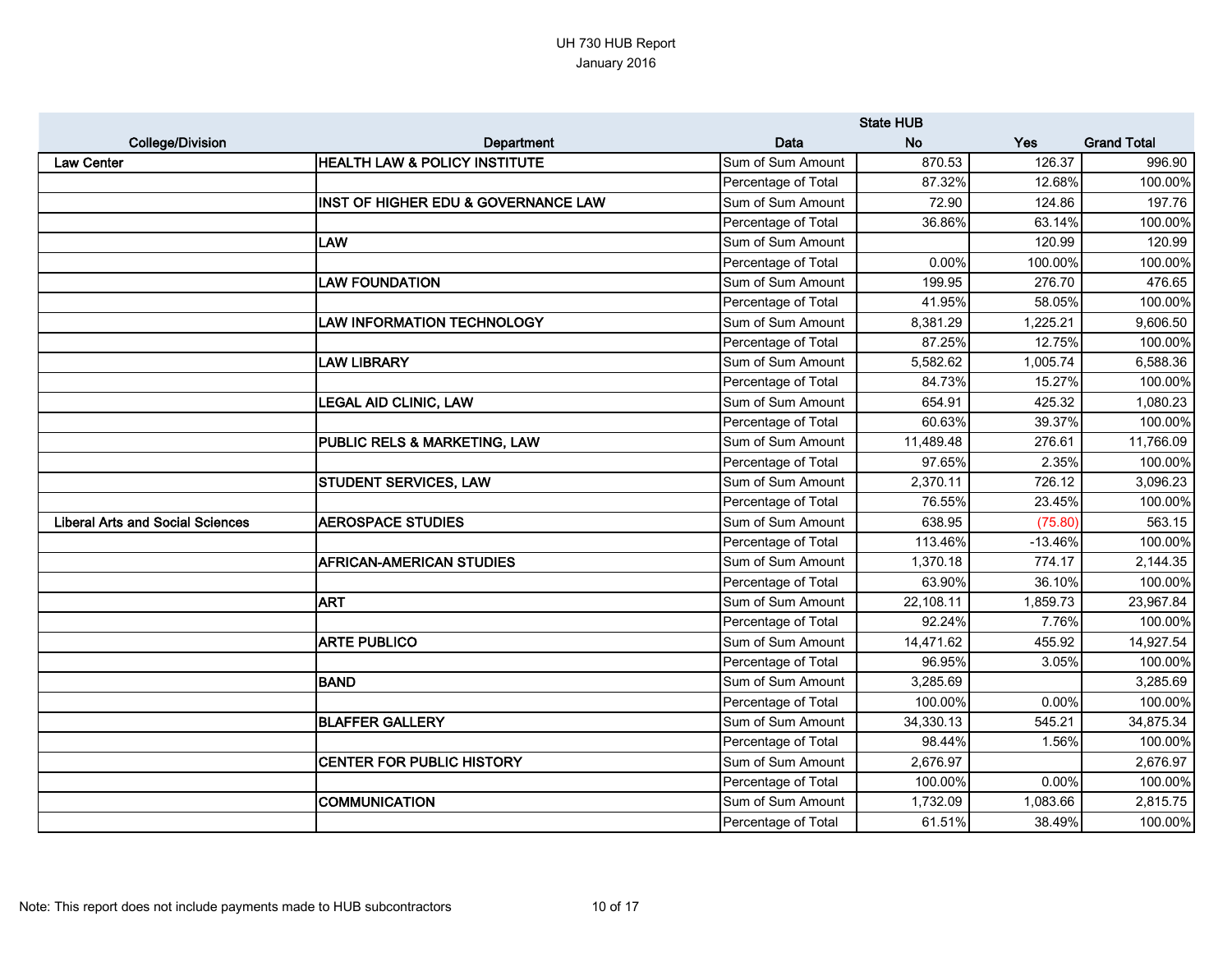|                                         |                                       |                     | <b>State HUB</b> |          |                    |
|-----------------------------------------|---------------------------------------|---------------------|------------------|----------|--------------------|
| <b>College/Division</b>                 | Department                            | Data                | <b>No</b>        | Yes      | <b>Grand Total</b> |
| <b>Liberal Arts and Social Sciences</b> | <b>COMMUNICATIONS DISORDERS</b>       | Sum of Sum Amount   | 14,494.48        | 343.42   | 14,837.90          |
|                                         |                                       | Percentage of Total | 97.69%           | 2.31%    | 100.00%            |
|                                         | <b>COMPARATIVE CULTURAL STUDIES</b>   | Sum of Sum Amount   | 3,606.04         | 918.00   | 4,524.04           |
|                                         |                                       | Percentage of Total | 79.71%           | 20.29%   | 100.00%            |
|                                         | <b>CTR NEURO AND BIOMECH RESEARCH</b> | Sum of Sum Amount   | 1,689.43         | 97.50    | 1,786.93           |
|                                         |                                       | Percentage of Total | 94.54%           | 5.46%    | 100.00%            |
|                                         | <b>CWMCA CENTER FOR THE ARTS</b>      | Sum of Sum Amount   | 18,825.72        |          | 18,825.72          |
|                                         |                                       | Percentage of Total | 100.00%          | 0.00%    | 100.00%            |
|                                         | DEAN, LIBERAL ARTS & SOC SCI          | Sum of Sum Amount   | 5,255.35         | 1,754.97 | 7,010.32           |
|                                         |                                       | Percentage of Total | 74.97%           | 25.03%   | 100.00%            |
|                                         | <b>ECONOMICS</b>                      | Sum of Sum Amount   | 626.71           | 6,843.87 | 7,470.58           |
|                                         |                                       | Percentage of Total | 8.39%            | 91.61%   | 100.00%            |
|                                         | <b>ENGLISH</b>                        | Sum of Sum Amount   | 20,835.29        | 765.71   | 21,601.00          |
|                                         |                                       | Percentage of Total | 96.46%           | 3.54%    | 100.00%            |
|                                         | HEALTH AND HUMAN PERFORMANCE          | Sum of Sum Amount   | 56,313.74        |          | 56,313.74          |
|                                         |                                       | Percentage of Total | 100.00%          | 0.00%    | 100.00%            |
|                                         | <b>HISPANIC STUDIES</b>               | Sum of Sum Amount   | 3,732.28         | 239.25   | 3,971.53           |
|                                         |                                       | Percentage of Total | 93.98%           | 6.02%    | 100.00%            |
|                                         | <b>HISTORY</b>                        | Sum of Sum Amount   | 13,068.03        | 274.32   | 13,342.35          |
|                                         |                                       | Percentage of Total | 97.94%           | 2.06%    | 100.00%            |
|                                         | <b>HOBBY CENTER FOR PUBLIC POLICY</b> | Sum of Sum Amount   | 14,438.76        | 888.54   | 15,327.30          |
|                                         |                                       | Percentage of Total | 94.20%           | 5.80%    | 100.00%            |
|                                         | <b>MEXICAN-AMERICAN STUDIES</b>       | Sum of Sum Amount   | 1,525.50         | 3,928.61 | 5,454.11           |
|                                         |                                       | Percentage of Total | 27.97%           | 72.03%   | 100.00%            |
|                                         | <b>MILITARY SCIENCE</b>               | Sum of Sum Amount   | 264.77           |          | 264.77             |
|                                         |                                       | Percentage of Total | 100.00%          | 0.00%    | 100.00%            |
|                                         | <b>MODERN AND CLASSICAL LANGUAGES</b> | Sum of Sum Amount   | 1,645.65         | 68.00    | 1,713.65           |
|                                         |                                       | Percentage of Total | 96.03%           | 3.97%    | 100.00%            |
|                                         | <b>MUSIC</b>                          | Sum of Sum Amount   | 20,644.36        | 4,086.17 | 24,730.53          |
|                                         |                                       | Percentage of Total | 83.48%           | 16.52%   | 100.00%            |
|                                         | <b>PHILOSOPHY</b>                     | Sum of Sum Amount   | 263.08           |          | 263.08             |
|                                         |                                       | Percentage of Total | 100.00%          | 0.00%    | 100.00%            |
|                                         | <b>POLITICAL SCIENCE</b>              | Sum of Sum Amount   | 5,657.78         | 297.35   | 5,955.13           |
|                                         |                                       | Percentage of Total | 95.01%           | 4.99%    | 100.00%            |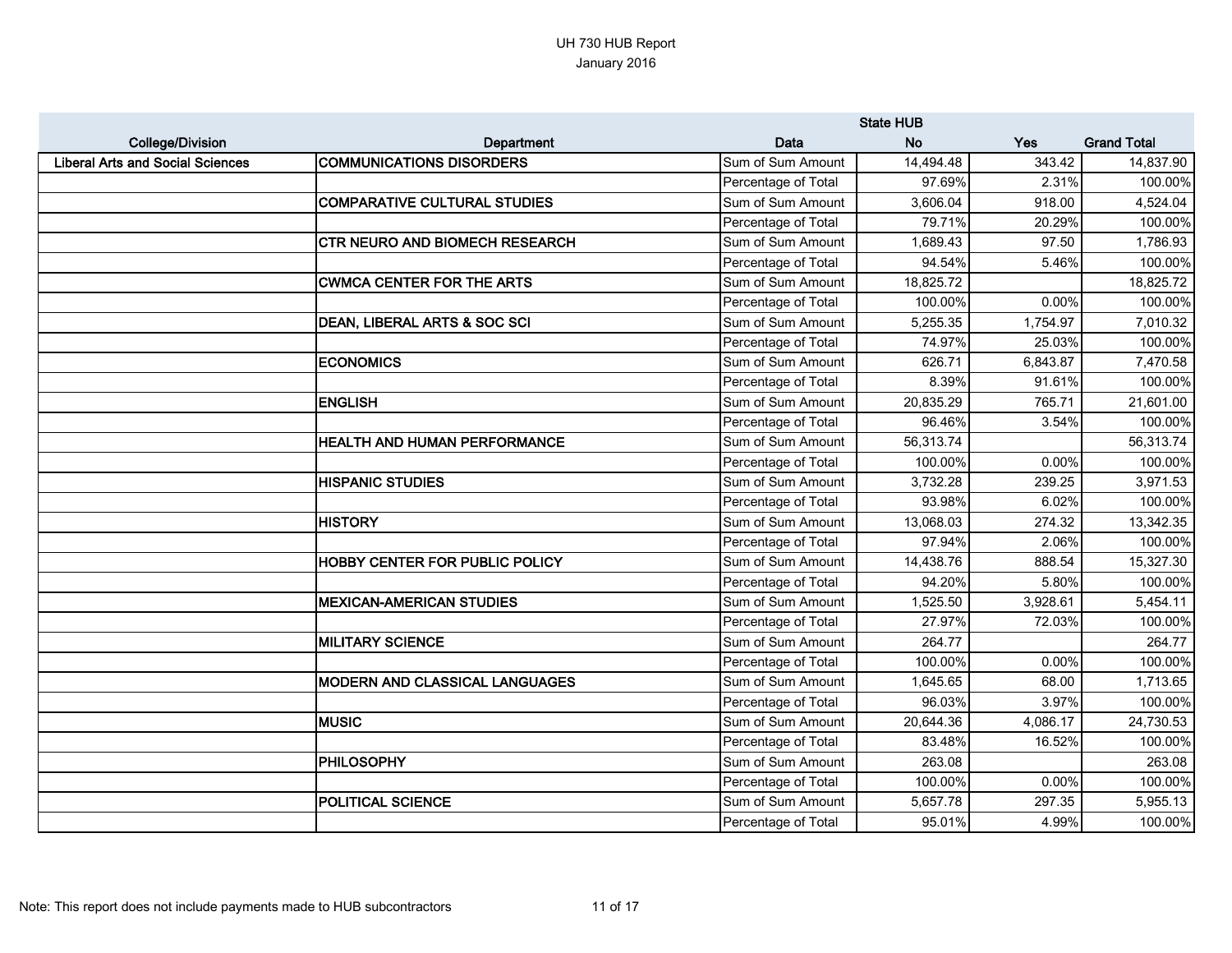|                                         |                                                       |                     | <b>State HUB</b> |           |                    |
|-----------------------------------------|-------------------------------------------------------|---------------------|------------------|-----------|--------------------|
| <b>College/Division</b>                 | Department                                            | Data                | <b>No</b>        | Yes       | <b>Grand Total</b> |
| <b>Liberal Arts and Social Sciences</b> | <b>PSYCHOLOGY</b>                                     | Sum of Sum Amount   | 73,837.14        | 976.51    | 74,813.65          |
|                                         |                                                       | Percentage of Total | 98.69%           | 1.31%     | 100.00%            |
|                                         | <b>PUBLIC ADMINISTRATION PROGRAM</b>                  | Sum of Sum Amount   | 176.54           |           | 176.54             |
|                                         |                                                       | Percentage of Total | 100.00%          | 0.00%     | 100.00%            |
|                                         | <b>SOCIOLOGY</b>                                      | Sum of Sum Amount   | 906.37           | 140.47    | 1,046.84           |
|                                         |                                                       | Percentage of Total | 86.58%           | 13.42%    | 100.00%            |
|                                         | <b>THEATER</b>                                        | Sum of Sum Amount   | 41,546.80        | 159.72    | 41,706.52          |
|                                         |                                                       | Percentage of Total | 99.62%           | 0.38%     | 100.00%            |
|                                         | <b>WOMEN'S STUDIES PROGRAM</b>                        | Sum of Sum Amount   | 1,023.76         | 23.88     | 1,047.64           |
|                                         |                                                       | Percentage of Total | 97.72%           | 2.28%     | 100.00%            |
| Library                                 | <b>UNIVERSITY LIBRARIES</b>                           | Sum of Sum Amount   | 230,509.10       | 19,487.76 | 249,996.86         |
|                                         |                                                       | Percentage of Total | 92.20%           | 7.80%     | 100.00%            |
| <b>Natural Science and Mathematics</b>  | <b>BIOLOGY &amp; BIOCHEMISTRY</b>                     | Sum of Sum Amount   | 401,695.22       | 2,593.40  | 404,288.62         |
|                                         |                                                       | Percentage of Total | 99.36%           | 0.64%     | 100.00%            |
|                                         | <b>CHEMISTRY</b>                                      | Sum of Sum Amount   | 106,978.04       | 915.57    | 107,893.61         |
|                                         |                                                       | Percentage of Total | 99.15%           | 0.85%     | 100.00%            |
|                                         | <b>COMPUTER SCIENCE</b>                               | Sum of Sum Amount   | 52,266.24        | 4,146.02  | 56,412.26          |
|                                         |                                                       | Percentage of Total | 92.65%           | 7.35%     | 100.00%            |
|                                         | <b>CTR FOR APPLIED GEOSC &amp; ENERGY (CAGE)</b>      | Sum of Sum Amount   | 53.10            |           | 53.10              |
|                                         |                                                       | Percentage of Total | 100.00%          | 0.00%     | 100.00%            |
|                                         | <b>CTR FOR NUCLEAR RECEPTORS &amp; CELL SIGNALING</b> | Sum of Sum Amount   | 26,670.79        | 142.76    | 26,813.55          |
|                                         |                                                       | Percentage of Total | 99.47%           | 0.53%     | 100.00%            |
|                                         | <b>DEAN, NATURAL SCIENCE &amp; MATHE</b>              | Sum of Sum Amount   | 27,424.16        | 1,288.09  | 28,712.25          |
|                                         |                                                       | Percentage of Total | 95.51%           | 4.49%     | 100.00%            |
|                                         | <b>EARTH AND ATMOSPHERIC SCIENCES</b>                 | Sum of Sum Amount   | 51,016.52        | 2,370.35  | 53,386.87          |
|                                         |                                                       | Percentage of Total | 95.56%           | 4.44%     | 100.00%            |
|                                         | <b>HOUSTON COASTAL CENTER</b>                         | Sum of Sum Amount   | 228.88           |           | 228.88             |
|                                         |                                                       | Percentage of Total | 100.00%          | 0.00%     | 100.00%            |
|                                         | <b>MATHEMATICS</b>                                    | Sum of Sum Amount   | 22,254.39        | 2,385.49  | 24,639.88          |
|                                         |                                                       | Percentage of Total | 90.32%           | 9.68%     | 100.00%            |
|                                         | <b>PHYSICS</b>                                        | Sum of Sum Amount   | 157,149.80       | 275.84    | 157,425.64         |
|                                         |                                                       | Percentage of Total | 99.82%           | 0.18%     | 100.00%            |
| Optometry                               | <b>DEAN, OPTOMETRY</b>                                | Sum of Sum Amount   | 173,073.14       |           | 173,073.14         |
|                                         |                                                       | Percentage of Total | 100.00%          | 0.00%     | 100.00%            |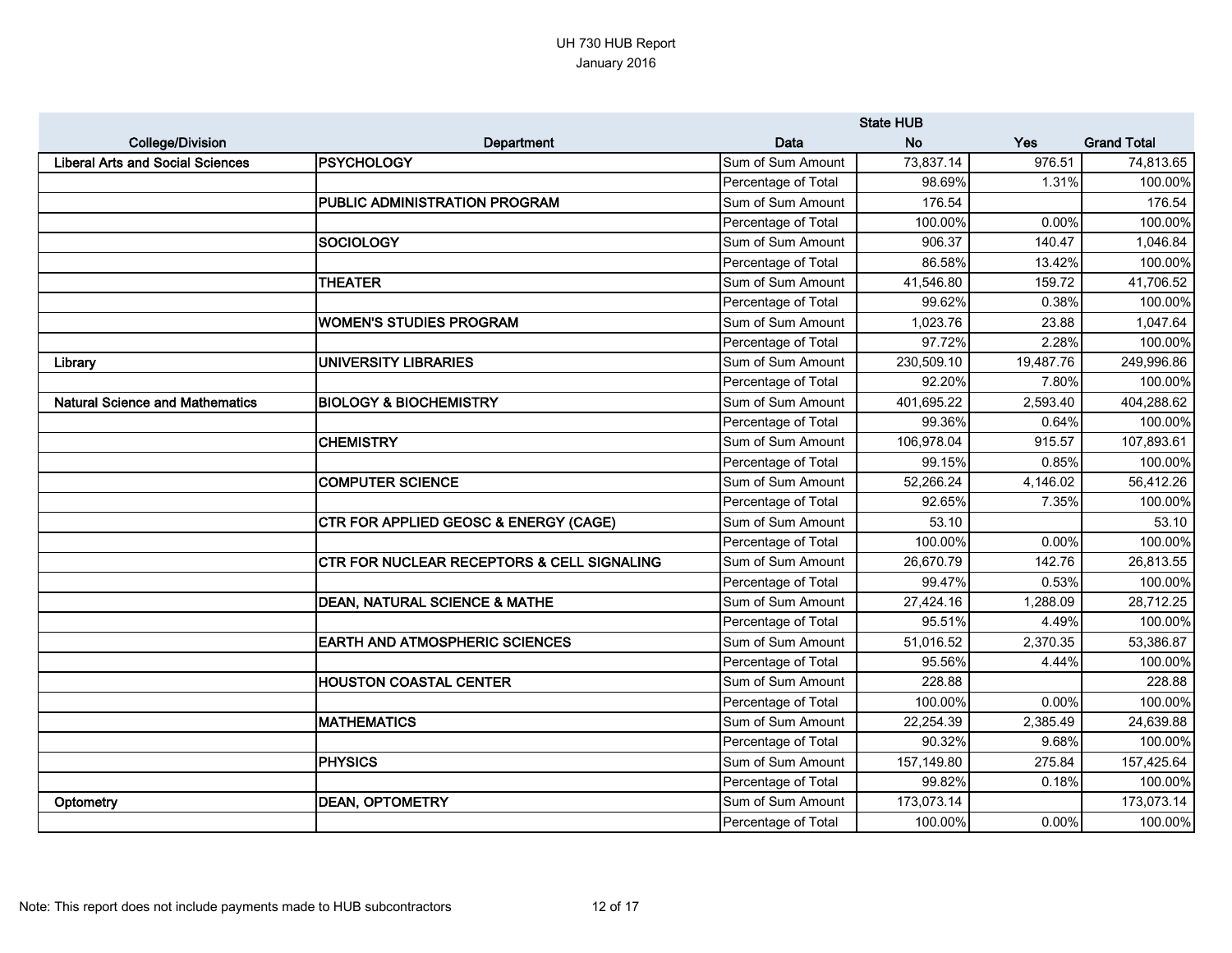|                         |                                                     | <b>State HUB</b>    |            |          |                    |
|-------------------------|-----------------------------------------------------|---------------------|------------|----------|--------------------|
| <b>College/Division</b> | Department                                          | Data                | <b>No</b>  | Yes      | <b>Grand Total</b> |
| Optometry               | <b>OPT VISION SCIENCES</b>                          | Sum of Sum Amount   | 74,210.57  |          | 74,210.57          |
|                         |                                                     | Percentage of Total | 100.00%    | 0.00%    | 100.00%            |
|                         | <b>OPTOMETRY CLINIC</b>                             | Sum of Sum Amount   | 427,847.44 | 3,651.88 | 431,499.32         |
|                         |                                                     | Percentage of Total | 99.15%     | 0.85%    | 100.00%            |
| Pharmacy                | <b>DEAN, PHARMACY</b>                               | Sum of Sum Amount   | 38,012.63  | 3,981.19 | 41,993.82          |
|                         |                                                     | Percentage of Total | 90.52%     | 9.48%    | 100.00%            |
|                         | <b>EXPERIENTIAL PROGRAMS</b>                        | Sum of Sum Amount   | 819.95     |          | 819.95             |
|                         |                                                     | Percentage of Total | 100.00%    | 0.00%    | 100.00%            |
|                         | PHAR HEALTH OUTCOMES & POLICY                       | Sum of Sum Amount   | 11,287.99  | 1,751.04 | 13,039.03          |
|                         |                                                     | Percentage of Total | 86.57%     | 13.43%   | 100.00%            |
|                         | PHARM PRACTICE & TRANS RESEARCH                     | Sum of Sum Amount   | 43,095.11  | 506.30   | 43,601.41          |
|                         |                                                     | Percentage of Total | 98.84%     | 1.16%    | 100.00%            |
|                         | PHARMACOLOGICAL & PHARMACEUTIC                      | Sum of Sum Amount   | 69,336.47  | 1,552.88 | 70,889.35          |
|                         |                                                     | Percentage of Total | 97.81%     | 2.19%    | 100.00%            |
|                         | STUDENT SERVICES PHARMACY                           | Sum of Sum Amount   |            | 61.13    | 61.13              |
|                         |                                                     | Percentage of Total | 0.00%      | 100.00%  | 100.00%            |
| Research                | ADV SUPERCONDUCTIVITY MANUF INST (ASMI)             | Sum of Sum Amount   | 18,458.61  |          | 18,458.61          |
|                         |                                                     | Percentage of Total | 100.00%    | 0.00%    | 100.00%            |
|                         | <b>ANIMAL CARE OPERATIONS</b>                       | Sum of Sum Amount   | 42,620.70  | 1,203.70 | 43,824.40          |
|                         |                                                     | Percentage of Total | 97.25%     | 2.75%    | 100.00%            |
|                         | <b>BUSINESS OPERATIONS &amp; IT</b>                 | Sum of Sum Amount   | 1,842.77   |          | 1,842.77           |
|                         |                                                     | Percentage of Total | 100.00%    | 0.00%    | 100.00%            |
|                         | <b>CENTER FOR ADVANCED COMPUTING &amp; DATA SYS</b> | Sum of Sum Amount   | 4,243.88   |          | 4,243.88           |
|                         |                                                     | Percentage of Total | 100.00%    | 0.00%    | 100.00%            |
|                         | <b>CENTER FOR ADVANCED MATERIALS</b>                | Sum of Sum Amount   | 2,291.33   |          | 2,291.33           |
|                         |                                                     | Percentage of Total | 100.00%    | 0.00%    | 100.00%            |
|                         | <b>ENVIRONMENT HEALTH &amp; LIFE SAFETY</b>         | Sum of Sum Amount   | 31,748.43  | 0.00     | 31,748.43          |
|                         |                                                     | Percentage of Total | 100.00%    | 0.00%    | 100.00%            |
|                         | <b>GRANTS AND CONTRACTS</b>                         | Sum of Sum Amount   | 4,821.38   |          | 4,821.38           |
|                         |                                                     | Percentage of Total | 100.00%    | 0.00%    | 100.00%            |
|                         | <b>OFFICE OF INTELLECTUAL PROPERTY MGMT</b>         | Sum of Sum Amount   | 189,738.90 |          | 189,738.90         |
|                         |                                                     | Percentage of Total | 100.00%    | 0.00%    | 100.00%            |
|                         | <b>RESEARCH</b>                                     | Sum of Sum Amount   | 4,731.04   | 1,316.49 | 6,047.53           |
|                         |                                                     | Percentage of Total | 78.23%     | 21.77%   | 100.00%            |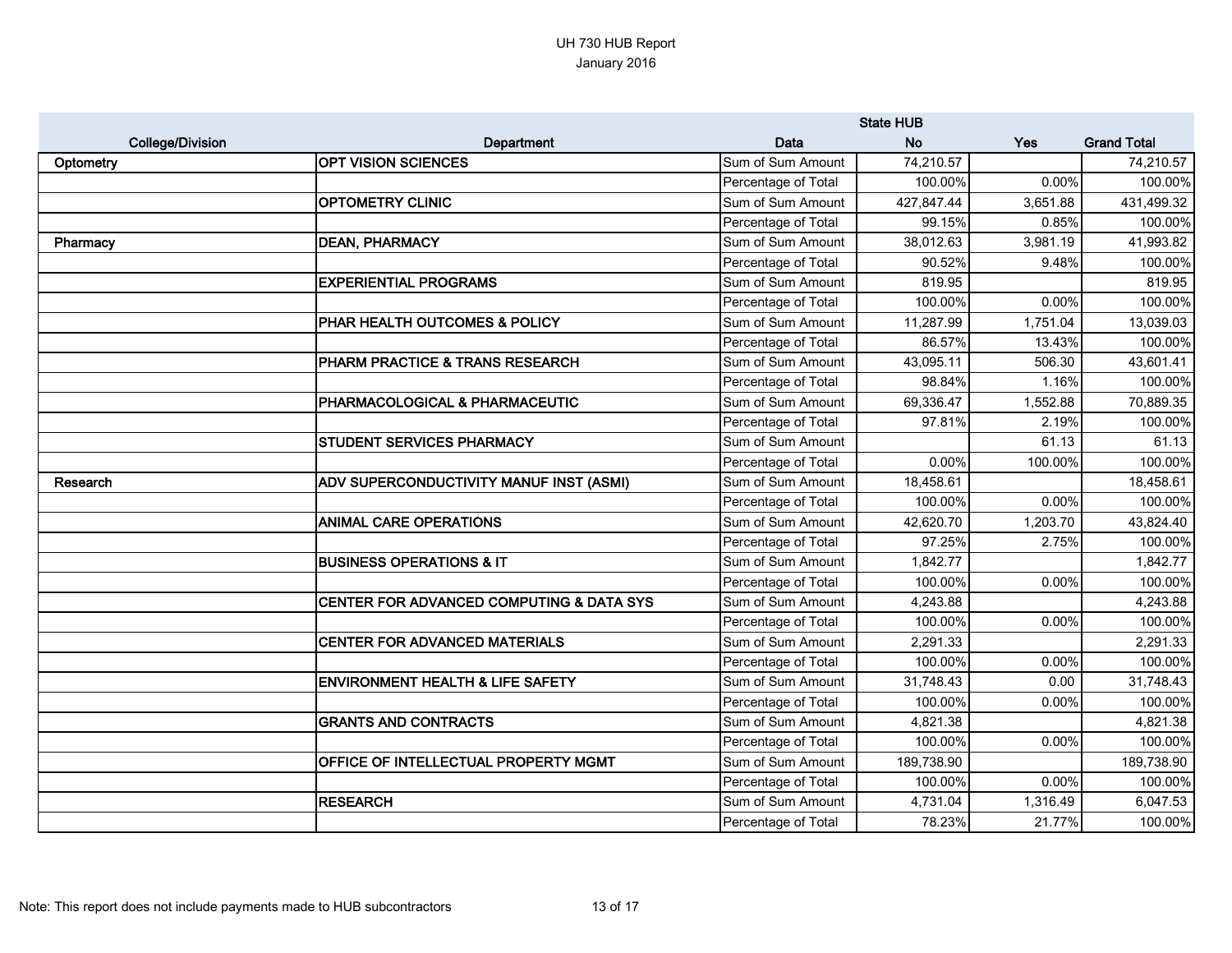|                          |                                                  | <b>State HUB</b>    |            |            |                    |
|--------------------------|--------------------------------------------------|---------------------|------------|------------|--------------------|
| <b>College/Division</b>  | Department                                       | Data                | <b>No</b>  | Yes        | <b>Grand Total</b> |
| <b>Research</b>          | <b>RESEARCH INVESTMENT FUND</b>                  | Sum of Sum Amount   | 80,765.99  | 363,705.90 | 444,471.89         |
|                          |                                                  | Percentage of Total | 18.17%     | 81.83%     | 100.00%            |
|                          | <b>RESEARCH POLICIES/COMPLIANCE/COMMITTEES</b>   | Sum of Sum Amount   | 1,213.42   | 12.59      | 1,226.01           |
|                          |                                                  | Percentage of Total | 98.97%     | 1.03%      | 100.00%            |
|                          | <b>TIMES</b>                                     | Sum of Sum Amount   | 28,546.68  | 4,724.01   | 33,270.69          |
|                          |                                                  | Percentage of Total | 85.80%     | 14.20%     | 100.00%            |
|                          | TX CTR SUPERCONDUCTIVITY AT UH                   | Sum of Sum Amount   | 260,480.25 |            | 260,480.25         |
|                          |                                                  | Percentage of Total | 100.00%    | 0.00%      | 100.00%            |
|                          | TX OBESITY RESEARCH CENTER                       | Sum of Sum Amount   | 7,591.61   |            | 7,591.61           |
|                          |                                                  | Percentage of Total | 100.00%    | 0.00%      | 100.00%            |
|                          | UH SEQUENCING CORE FACILITY                      | Sum of Sum Amount   | 13,847.14  |            | 13,847.14          |
|                          |                                                  | Percentage of Total | 100.00%    | 0.00%      | 100.00%            |
| <b>School of Nursing</b> | <b>DEAN, SCHOOL OF NURSING</b>                   | Sum of Sum Amount   | 11,071.51  | 430.23     | 11,501.74          |
|                          |                                                  | Percentage of Total | 96.26%     | 3.74%      | 100.00%            |
| <b>Student Affairs</b>   | <b>ADMISSIONS</b>                                | Sum of Sum Amount   | 19,069.61  | 4,897.50   | 23,967.11          |
|                          |                                                  | Percentage of Total | 79.57%     | 20.43%     | 100.00%            |
|                          | <b>CAMPUS RECREATION</b>                         | Sum of Sum Amount   | 29,273.44  | 3,141.24   | 32,414.68          |
|                          |                                                  | Percentage of Total | 90.31%     | 9.69%      | 100.00%            |
|                          | <b>CAMPUS SOLUTIONS SERVICES</b>                 | Sum of Sum Amount   | 6,318.42   | 106.99     | 6,425.41           |
|                          |                                                  | Percentage of Total | 98.33%     | 1.67%      | 100.00%            |
|                          | <b>CENTER FOR DIVERSITY &amp; INCLUSION</b>      | Sum of Sum Amount   | 358.55     |            | 358.55             |
|                          |                                                  | Percentage of Total | 100.00%    | 0.00%      | 100.00%            |
|                          | <b>CENTER FOR FRATERNITY &amp; SORORITY LIFE</b> | Sum of Sum Amount   | 786.40     | 4,013.54   | 4,799.94           |
|                          |                                                  | Percentage of Total | 16.38%     | 83.62%     | 100.00%            |
|                          | CENTER FOR STUDENT INVOLVEMENT                   | Sum of Sum Amount   | 31,707.25  | 1,281.68   | 32,988.93          |
|                          |                                                  | Percentage of Total | 96.11%     | 3.89%      | 100.00%            |
|                          | <b>CENTER FOR STUDENT MEDIA</b>                  | Sum of Sum Amount   | 24,240.23  | 255.19     | 24,495.42          |
|                          |                                                  | Percentage of Total | 98.96%     | 1.04%      | 100.00%            |
|                          | <b>CENTER FOR STUDENTS W/DISABILITIES</b>        | Sum of Sum Amount   | 6,698.25   | 7,807.54   | 14,505.79          |
|                          |                                                  | Percentage of Total | 46.18%     | 53.82%     | 100.00%            |
|                          | <b>CHILDREN'S LEARNING CENTER</b>                | Sum of Sum Amount   | 9,990.60   | 1,409.27   | 11,399.87          |
|                          |                                                  | Percentage of Total | 87.64%     | 12.36%     | 100.00%            |
|                          | <b>COUNSELING AND PSYCH SVCS</b>                 | Sum of Sum Amount   | 646.27     | 1,043.68   | 1,689.95           |
|                          |                                                  | Percentage of Total | 38.24%     | 61.76%     | 100.00%            |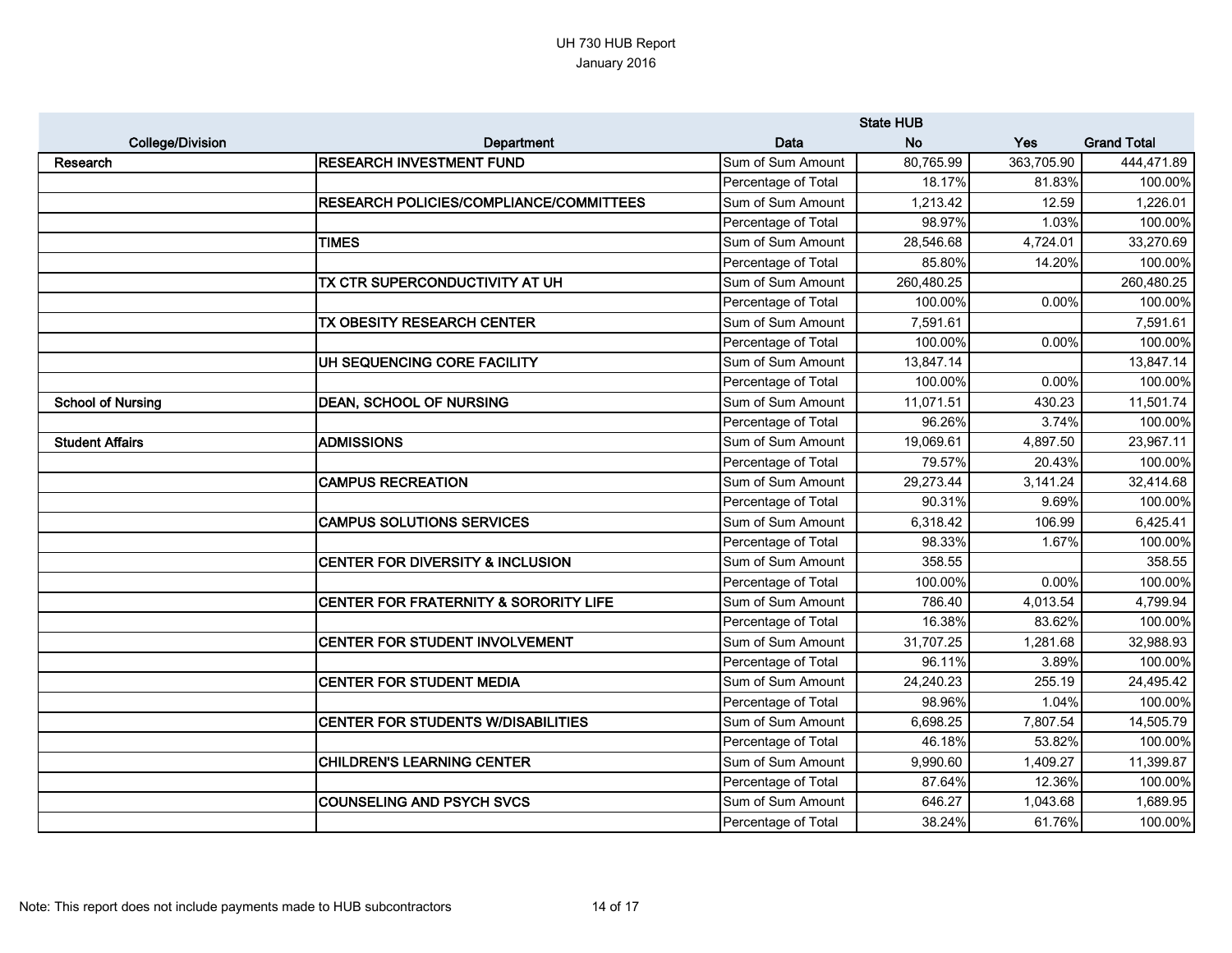|                         |                                           | <b>State HUB</b>    |           |           |                    |
|-------------------------|-------------------------------------------|---------------------|-----------|-----------|--------------------|
| <b>College/Division</b> | Department                                | Data                | <b>No</b> | Yes       | <b>Grand Total</b> |
| <b>Student Affairs</b>  | <b>DEAN OF STUDENTS</b>                   | Sum of Sum Amount   | 2,185.96  | 1,185.12  | 3,371.08           |
|                         |                                           | Percentage of Total | 64.84%    | 35.16%    | 100.00%            |
|                         | <b>ENROLLMENT MANAGEMENT SERVICES</b>     | Sum of Sum Amount   | 17,420.55 | 79.13     | 17,499.68          |
|                         |                                           | Percentage of Total | 99.55%    | 0.45%     | 100.00%            |
|                         | OFFICE OF THE UNIVERSITY REGISTRAR        | Sum of Sum Amount   | 1,702.55  | 2,937.83  | 4,640.38           |
|                         |                                           | Percentage of Total | 36.69%    | 63.31%    | 100.00%            |
|                         | <b>RELIGION CENTER</b>                    | Sum of Sum Amount   | 1,416.92  |           | 1,416.92           |
|                         |                                           | Percentage of Total | 100.00%   | 0.00%     | 100.00%            |
|                         | <b>SCHOLARSHIPS AND FINANCIAL AID</b>     | Sum of Sum Amount   | 17,468.25 | 4,111.77  | 21,580.02          |
|                         |                                           | Percentage of Total | 80.95%    | 19.05%    | 100.00%            |
|                         | <b>STU COMMUNICATION &amp; MARKETING</b>  | Sum of Sum Amount   | 2,800.00  | 1,317.85  | 4,117.85           |
|                         |                                           | Percentage of Total | 68.00%    | 32.00%    | 100.00%            |
|                         | <b>STUDENT AFFAIRS</b>                    | Sum of Sum Amount   | 2,108.19  | 406.39    | 2,514.58           |
|                         |                                           | Percentage of Total | 83.84%    | 16.16%    | 100.00%            |
|                         | <b>STUDENT AFFAIRS IT SERVICES</b>        | Sum of Sum Amount   | 628.15    |           | 628.15             |
|                         |                                           | Percentage of Total | 100.00%   | 0.00%     | 100.00%            |
|                         | <b>STUDENT CENTER</b>                     | Sum of Sum Amount   | 32,587.58 | 12,906.45 | 45,494.03          |
|                         |                                           | Percentage of Total | 71.63%    | 28.37%    | 100.00%            |
|                         | <b>STUDENT HEALTH CENTER</b>              | Sum of Sum Amount   | 6,580.16  | 81.38     | 6,661.54           |
|                         |                                           | Percentage of Total | 98.78%    | 1.22%     | 100.00%            |
|                         | <b>STUDENT HOUSING - RESID LIFE</b>       | Sum of Sum Amount   | 35,057.75 | 4,019.08  | 39,076.83          |
|                         |                                           | Percentage of Total | 89.71%    | 10.29%    | 100.00%            |
|                         | UNIVERSITY CAREER SERVICES                | Sum of Sum Amount   | 12,016.92 |           | 12,016.92          |
|                         |                                           | Percentage of Total | 100.00%   | 0.00%     | 100.00%            |
|                         | <b>URBAN EXPERIENCE VPSA</b>              | Sum of Sum Amount   | 1,344.09  |           | 1,344.09           |
|                         |                                           | Percentage of Total | 100.00%   | 0.00%     | 100.00%            |
|                         | <b>VETERAN SERVICES</b>                   | Sum of Sum Amount   | 2,139.74  | 70.88     | 2,210.62           |
|                         |                                           | Percentage of Total | 96.79%    | 3.21%     | 100.00%            |
|                         | <b>WELLNESS CENTER</b>                    | Sum of Sum Amount   | 2,462.45  | 571.74    | 3,034.19           |
|                         |                                           | Percentage of Total | 81.16%    | 18.84%    | 100.00%            |
|                         | <b>WOMEN &amp; GENDER RESOURCE CENTER</b> | Sum of Sum Amount   | 10.12     |           | 10.12              |
|                         |                                           | Percentage of Total | 100.00%   | 0.00%     | 100.00%            |
| Technology              | CENTER FOR TECHNOLOGY LITERACY            | Sum of Sum Amount   | 6,462.26  |           | 6,462.26           |
|                         |                                           | Percentage of Total | 100.00%   | 0.00%     | 100.00%            |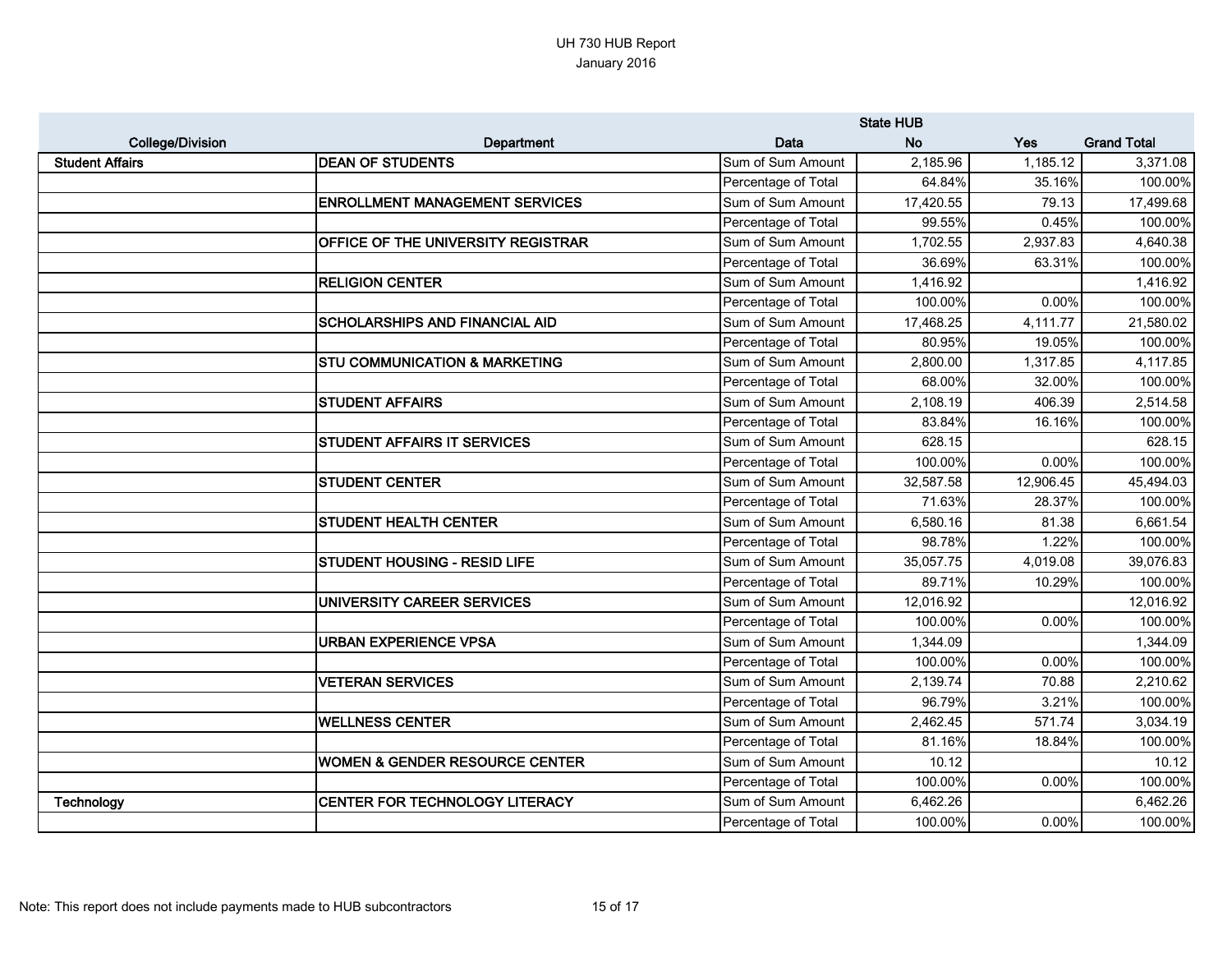|                                  |                                                  | <b>State HUB</b>    |           |           |                    |
|----------------------------------|--------------------------------------------------|---------------------|-----------|-----------|--------------------|
| <b>College/Division</b>          | Department                                       | Data                | <b>No</b> | Yes       | <b>Grand Total</b> |
| <b>Technology</b>                | <b>CONSTRUCTION MANAGEMENT</b>                   | Sum of Sum Amount   | 1,985.79  | 192.88    | 2,178.67           |
|                                  |                                                  | Percentage of Total | 91.15%    | 8.85%     | 100.00%            |
|                                  | CTR FOR INFO SCRTY, RES & EDU                    | Sum of Sum Amount   | 1,413.04  | 101.50    | 1,514.54           |
|                                  |                                                  | Percentage of Total | 93.30%    | 6.70%     | 100.00%            |
|                                  | <b>DEAN, TECHNOLOGY</b>                          | Sum of Sum Amount   | 3,193.12  | 31,426.76 | 34,619.88          |
|                                  |                                                  | Percentage of Total | 9.22%     | 90.78%    | 100.00%            |
|                                  | <b>ENGINEERING TECHNOLOGY</b>                    | Sum of Sum Amount   | 16,239.47 | 2,244.22  | 18,483.69          |
|                                  |                                                  | Percentage of Total | 87.86%    | 12.14%    | 100.00%            |
|                                  | <b>HUMAN DEVELOP AND CONSUMER SCI</b>            | Sum of Sum Amount   | 2,853.85  | 507.56    | 3,361.41           |
|                                  |                                                  | Percentage of Total | 84.90%    | 15.10%    | 100.00%            |
|                                  | <b>INFORMATION &amp; LOGISTICS TECH</b>          | Sum of Sum Amount   | 3,755.31  | 308.68    | 4,063.99           |
|                                  |                                                  | Percentage of Total | 92.40%    | 7.60%     | 100.00%            |
| Univ Marketing, Comm & Media Rel | <b> MARKETING-UNIV MKT, COMM &amp; MEDIA REL</b> | Sum of Sum Amount   | 16,085.00 |           | 16,085.00          |
|                                  |                                                  | Percentage of Total | 100.00%   | 0.00%     | 100.00%            |
|                                  | <b>MEDIA RELATIONS</b>                           | Sum of Sum Amount   | 150.00    |           | 150.00             |
|                                  |                                                  | Percentage of Total | 100.00%   | 0.00%     | 100.00%            |
|                                  | <b>VC/VP UNIV MKTG, COMM &amp; MEDIA REL</b>     | Sum of Sum Amount   | 1,630.18  | 163.22    | 1,793.40           |
|                                  |                                                  | Percentage of Total | 90.90%    | 9.10%     | 100.00%            |
| <b>University Advancement</b>    | <b>ALUMNI RELATIONS</b>                          | Sum of Sum Amount   | 573.50    | 142.99    | 716.49             |
|                                  |                                                  | Percentage of Total | 80.04%    | 19.96%    | 100.00%            |
|                                  | <b>ANNUAL GIVING</b>                             | Sum of Sum Amount   | 59,360.25 | 73.86     | 59,434.11          |
|                                  |                                                  | Percentage of Total | 99.88%    | 0.12%     | 100.00%            |
|                                  | <b>BUSINESS OPERATIONS</b>                       | Sum of Sum Amount   | 5,605.68  | 1,707.26  | 7,312.94           |
|                                  |                                                  | Percentage of Total | 76.65%    | 23.35%    | 100.00%            |
|                                  | <b>CAMPAIGN STRATEGIC INITIATIVES</b>            | Sum of Sum Amount   | 24,939.97 |           | 24,939.97          |
|                                  |                                                  | Percentage of Total | 100.00%   | 0.00%     | 100.00%            |
|                                  | <b>CORPORATE &amp; FOUNDATION RELATIONS</b>      | Sum of Sum Amount   | 1,434.96  | 18.13     | 1,453.09           |
|                                  |                                                  | Percentage of Total | 98.75%    | 1.25%     | 100.00%            |
|                                  | <b>DEVELOPMENT</b>                               | Sum of Sum Amount   | 1,816.21  |           | 1,816.21           |
|                                  |                                                  | Percentage of Total | 100.00%   | 0.00%     | 100.00%            |
|                                  | <b>GIFT MANAGEMENT</b>                           | Sum of Sum Amount   | 44.94     |           | 44.94              |
|                                  |                                                  | Percentage of Total | 100.00%   | 0.00%     | 100.00%            |
|                                  | <b>GIFT PROCESSING &amp; RECORDS</b>             | Sum of Sum Amount   | 33.76     | 367.72    | 401.48             |
|                                  |                                                  | Percentage of Total | 8.41%     | 91.59%    | 100.00%            |